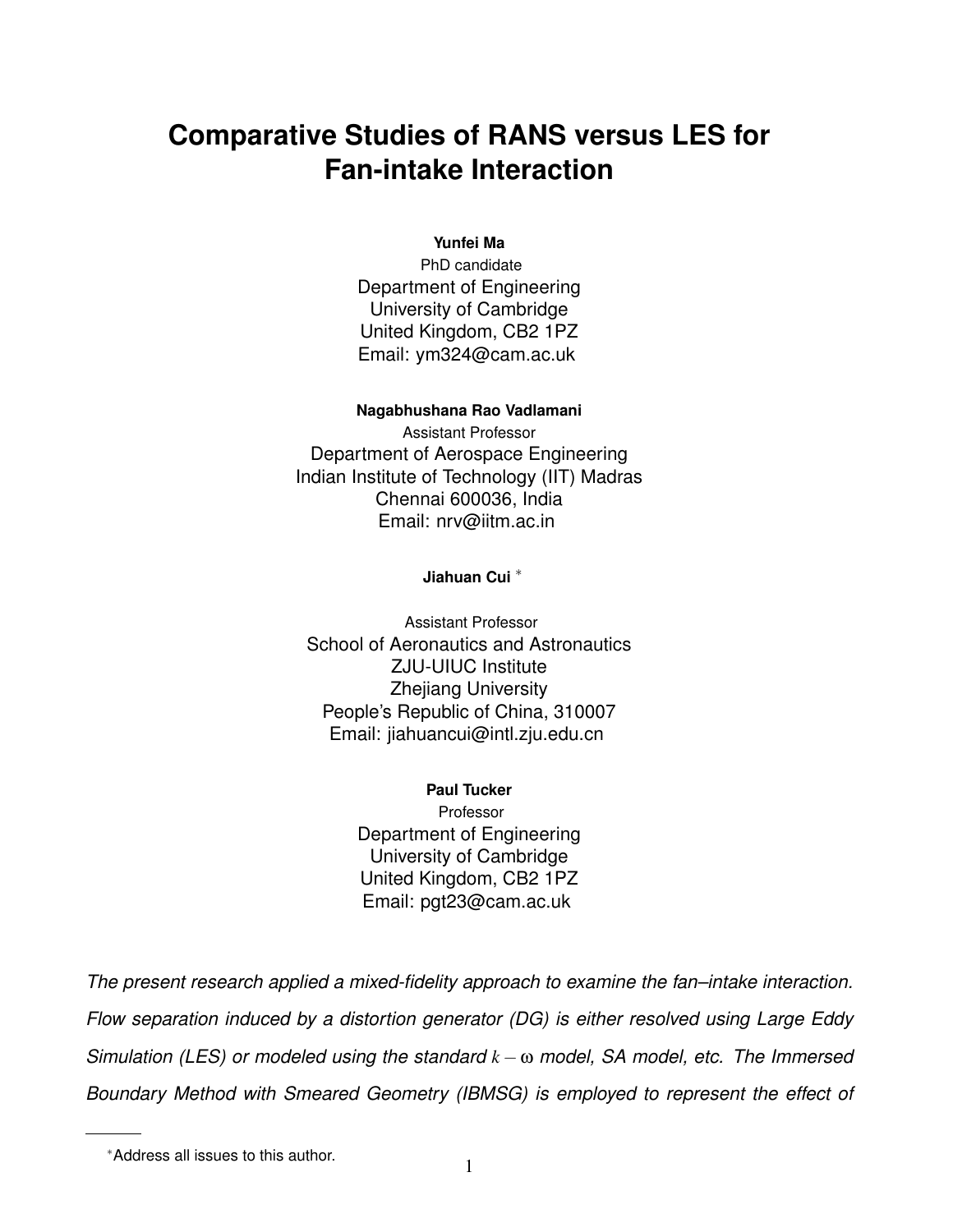*the fan and a wide range of test cases is studied by varying the (a) height of the DG and (b) proximity of the fan to the DG. Comparisons are drawn between the LES and the RANS approaches with/without the fan effect. It is found that in the "absence of fan", the discrepancies between RANS and LES is significant within the separation and reattachment region due to the well-known limitations of the standard RANS models. "With the fan installed", the deviation between RANS and LES decreases substantially. It becomes minimal when the fan is closest to the distortion generator. It implies that with an installed fan, the inaccuracies of the turbulence model are mitigated by the strong flow acceleration at the casing due to the fan. More precisely, the mass flow redistribution due to the fan has a dominant primary effect on the final predictions and the effect of turbulence model becomes secondary, thereby suggesting that high fidelity eddy resolving simulations provide marginal improvements to the accuracy for the installed cases, particularly for the short intake-fan strategies with fan getting closer to intake lip.*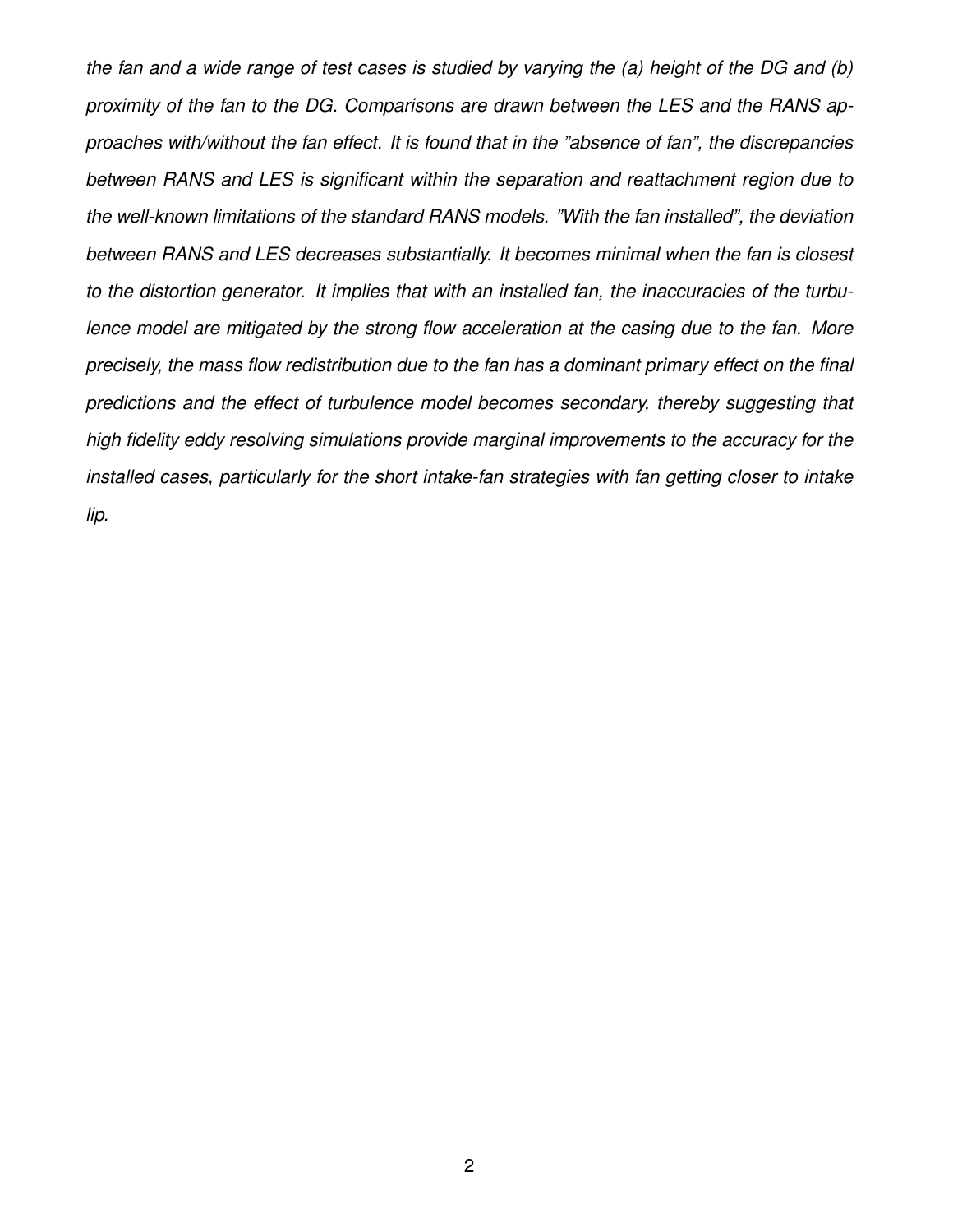#### **1 Introduction**

To achieve higher bypass and lower fan pressure ratios, larger intakes are deployed in modern aircraft engines as compared to conventional designs. Drag penalties due to an increase in the turbulent wetted area on such large intakes is compensated by making the intake length shorter; shorter intakes result in an increased interaction between the downstream fan and the boundary layers developing over the intake. During the aircraft landing process, the rotational speed of an engine is much lower (usually by around 65%) than the design speed and the flow is prone to separation over the intake lip under these conditions. Specifically, for smaller intakes, the distortion generated by the separated flow can result in a serious deterioration of the fan performance and may even damage the engine compressor [1]. Under higher angles of attack, the extent of the distortion can almost reach the intake radius [2]. Even under moderate angles of attack, Defoe [3] found that when the flow chokes within the intake, the boundary layers can be extended by up to a third of the inlet radius.

The literature concerning both numerical and experimental studies has examined the fan– intake interaction. The numerical investigations applied the conventional Reynolds-averaged Navier–Stokes (RANS) or unsteady RANS (URANS) approaches and revealed the general flow features within blade passages [4–6]. Experimental tests [7–9] for inlet distortion and fan performance provide details of the flow features which may be used for validation of the simulations. Among these works, Wartzek [10] investigated distortion patterns in a transonic compressor stage and found that the distorted flow from the inlet can cause a global alteration in the downstream fan behavior. To investigate the influence of the fan on the distortion, Cao et al. [11] and Mauro Carnevale [12] developed a range of models aimed at reducing the cost of full, three-dimensional (3D) computational fluid dynamics (CFD) simulations. Cao et al. [11] demonstrated that the fan can accelerate the flow near the casing, thereby redistributing the mass flow. The altered distribution may either alleviate the distortion or entirely suppress the separation, depending on the proximity of fan.

Although the conventional RANS/unsteady RANS approaches are useful to capture the relevant flow physics in the general sense, the accuracy of these models is questionable, especially for largely separated flows (see [13–16]). Tyacke [17] investigated flows in different

3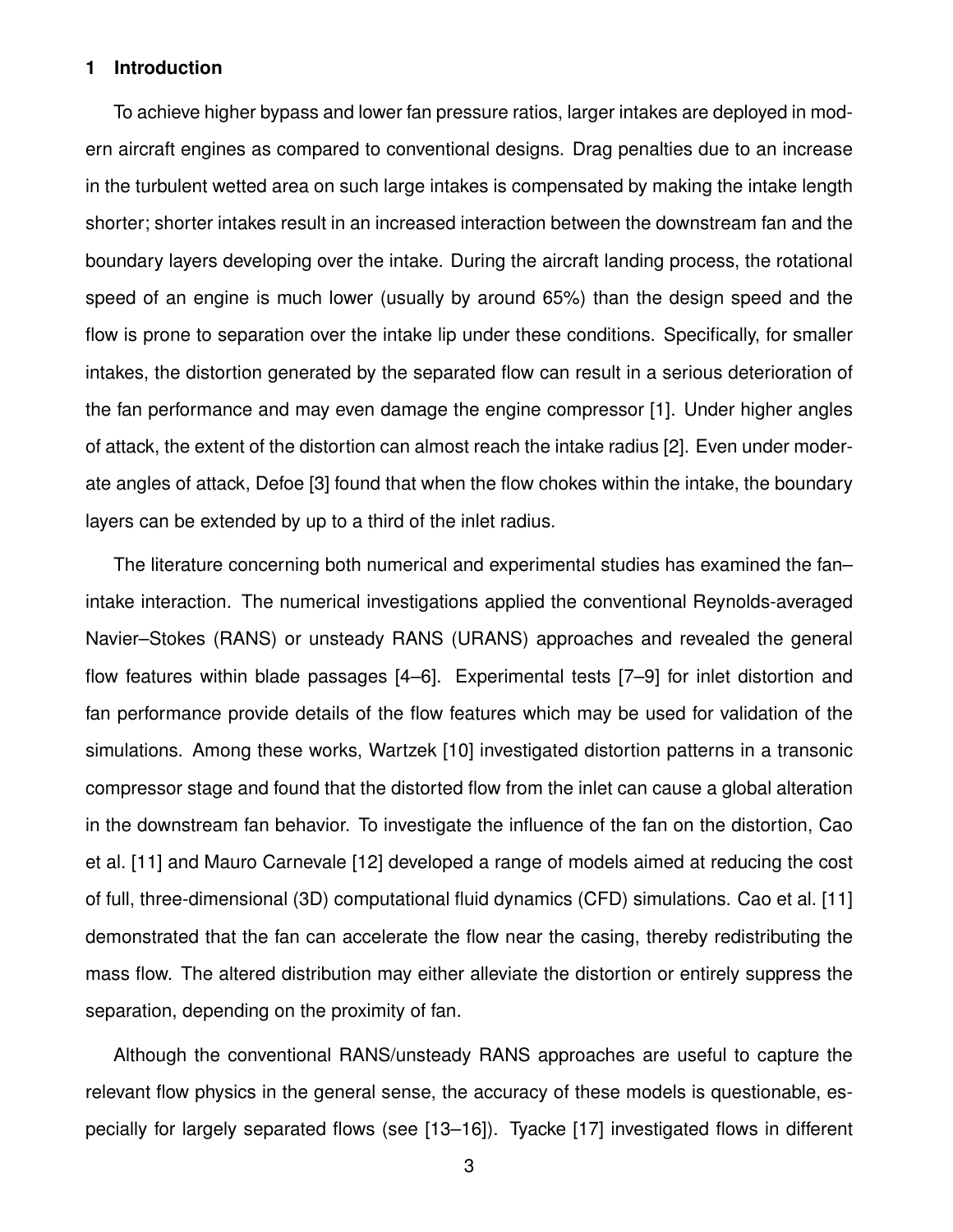zones of turbines and found that eddy resolving methods provided the physics in more detail and reliable data than RANS/URANS for improving fan and intake designs. Tucker and Liu [18] studied the separation region downstream of a cylinder using different RANS models (Spalart Allmaras (SA),  $v_t - L$ , $k - l$ , $k - \varepsilon$ , $k - \omega$ ) and found that the eddy viscosity models can deviate by more than two orders of magnitude. By contrast, eddy resolving simulations such as Direct Numerical simulation (DNS), Large Eddy Simulation (LES) and hybrid RANS–LES have been demonstrated to yield much more consistent results (see [19–21]). However, due to its high computational cost [22], LES with a mesh-resolved fan is not yet feasible. To reduce the mesh size, some approaches, such as the Body Force Modeling approach [23], the Fan Similarity Model [12] and CFD-based throughflow models [24–27], were developed to model the geometry of fan. Their basic ideas are quite similar, distributing blade force into each fluid particles within blade regions. The differences are the ways of establishing force models, by feedback control theories or by entropy relations, which have different requirements for CFD schemes. These approaches present very promising flow features in the scenario of fan-distortion interaction. However, most simulations are based on RANS and for a higher fidelity simulation, Ma applied a mixed-fidelity modeling [28,29] using LES and fan modeling approach (IBMSG). This modeling approach is shown to accurately predict the redistribution of the mass flow upstream of the fan face. However, the degree of discrepancy between RANS and LES is still unclear. Indeed, many researchers have pointed out the reason for this discrepancy itself. For example, this comes from eddy-viscosity based closures, which performs very poor in severe separation region [30]. Details for the RANS failure in flow separation and re-attachment were also analyzed by Iaccarino et al [31]. Craft [32] also revealed that this discrepancy resulted from significant streamline curvature. But this discrepancy, if the downstream fan enacts strong flow acceleration [28], can be significantly reduced or even eliminated. This means that RANS can achieve the same satisfying performance compared to LES, and that eddy resolving methods and hence the enormous computing resources can be avoided.

Hence, the objective of the current study is to investigate the discrepancies between RANS and LES in the presence of a downstream fan with varying proximity to the distortion generator. The present research compares the predictions from the mixed-fidelity approach (LES-IBMSG)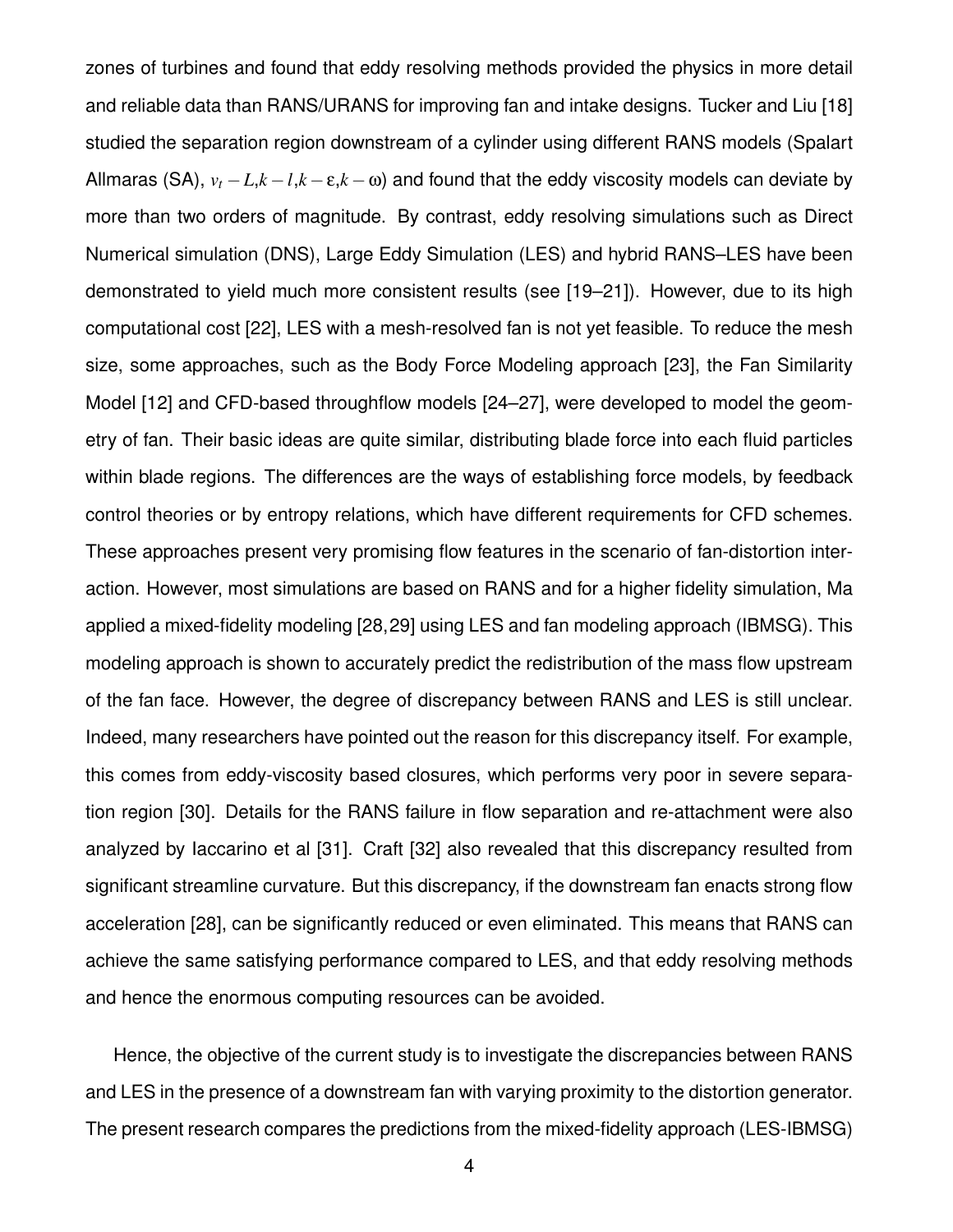introduced in [28, 29] with the low-fidelity models (RANS-IBMSG) in the context of fan–intake interaction. The separated flow past a distortion generator (DG) is either resolved using LES or modeled using the standard RANS models  $(k - \omega)$  and SA). Comparisons are drawn between LES-IBMSG/RANS-IBMSG for a wide range of test cases in which the acceleration due to the fan is altered. This is achieved by varying the (a) proximity of the fan to the DG and (b) height of the DG. The paper is organized as follows: Section 2 introduces the mixed-fidelity method and the test cases. Section 3 validates the method on a transonic rotor against experimental data. Section 4 investigates the discrepancies between RANS and LES for cases both with and without the fan. The former cases consider the effects of both the fan location and the degree of distortion. The causes of the discrepancies between the modeling approaches and their relation to the flow acceleration are studied and concluding remarks are provided in the final section.

#### **2 Methodologies**

# **2.1 Case set-up**

The influence of flow acceleration on the prediction of separated flows is investigated via a 30 $\degree$  sector extracted from the Darmstadt Transonic Rotor [7–9]. This case is run with a 65% rotational speed (1361.31rad/s, equivalent to a landing speed) and a 10.6kg/s mass flow rate (the peak efficiency point). It employs a periodic boundary condition in the circumferential direction. According to the recommended spanwise scale [33] for a wall-resolved LES case, the circumferential extent  $(30^{\circ})$  is sufficient to accommodate all of the turbulence models. A radial equilibrium boundary condition is applied at the outlet, whereas the total pressure and total temperature are fixed at the inlet. Since the interest of this work is in the separated flow on the casing (the lower wall), we simply use an inviscid upper wall in order to reduce the computational cost. This nonetheless ensures that the pressure distribution at the spinner is well represented.

To generate representative inflow distortions, Reid [34] proposed various distortion generators. He also investigated the sector angle of distortion as well as the axial distance between the distortion generator and the rotor. For the present case, we adopt the distortion generator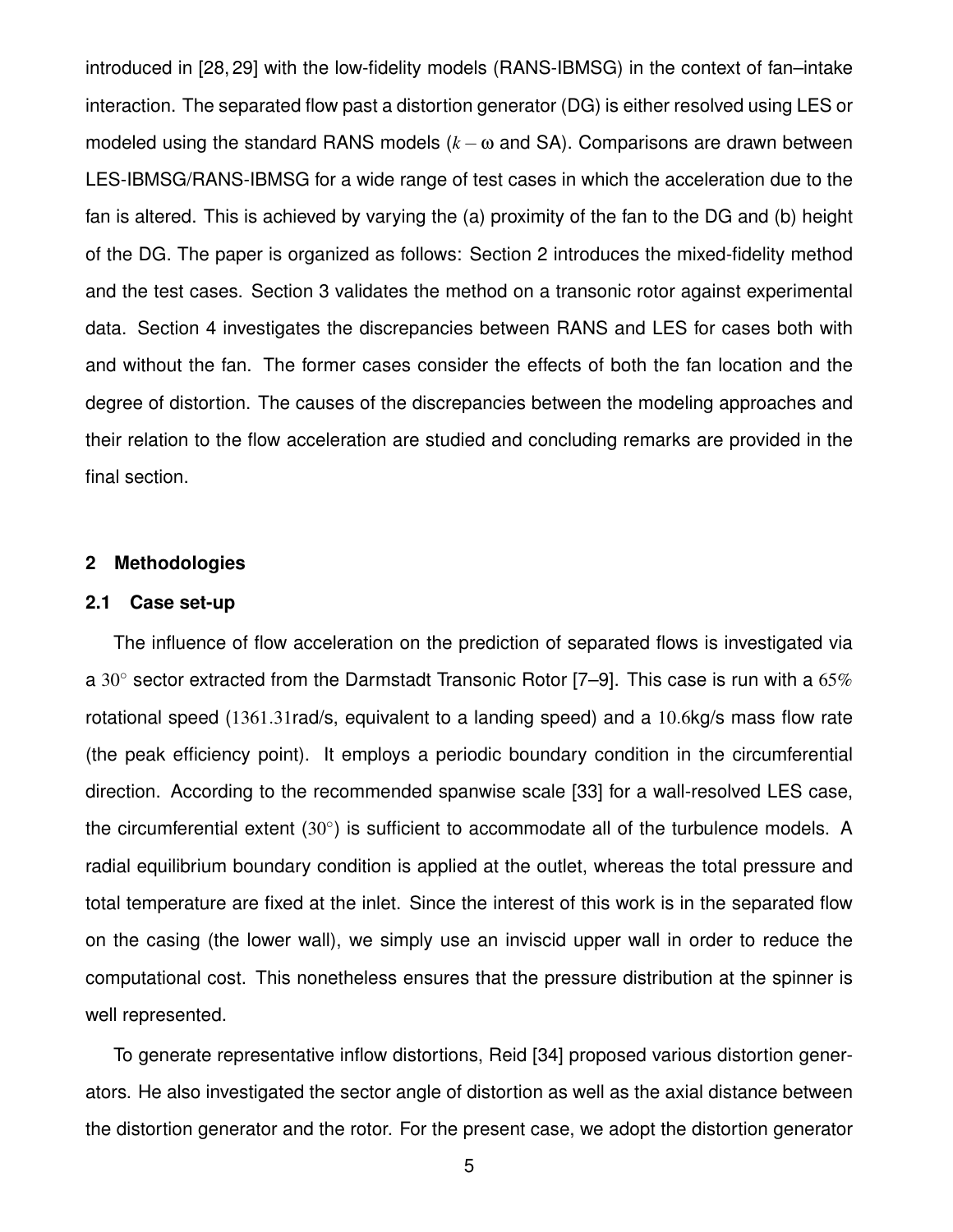proposed by Haug et al. [35]. This is a beveled beam with a radial extent equal to 10% of the channel height and a circumferential extent of  $120^{\circ}$  that has been designed for the investigation of fan–intake interaction on the Darmstadt Transonic Rotor. The beam has a height of ' $H = 0.02m'$  and a length of '1.5*H*'. As Haug noted [35], these dimensions are able to meet both the numerical and experimental requirements and represent the distortion observed in a real intake.

A range of tests are conducted to induce changes to the flow acceleration. This is achieved by modifying the fan location and the beam height, as shown in Figure 1. Two series of studies are performed: 1) The fan is placed at axial locations of 6.2*H* and 7.2*H* with the original beam height (Frames d,f); 2) The beam height is reduced to 1/2*H* and 1/4*H* with the original fan location (Frames c,e).

#### **2.2 Numerical Framework**

In the present case, the distortion generator is modeled by the Immersed Boundary Method (IBM), which uses force to fix the velocity at the wall to zero. The IBM method was first proposed by Sirovich [36] to solve the linearized initial and boundary problems. He regarded boundary surfaces in flows as a distribution of sources that can be added to the Navier– Stokes equations. The method was later rigorously proved by Peskin [37] and applications of fluid–structure interactions using IBM can be found in the works of Iaccarino [38] and Fadlun [39]. For the rotational fan, a simplified version of IBM, the Immersed Boundary Method with Smeared Geometry (IBMSG), can be applied. This assumes an infinite number of blades in a row. Hence, the forces in the blade region are circumferentially averaged at every cell and no individual blade passage is resolved. The method was used by Marble [40] to achieve flow turning effects. The application of this method for turbomachines can be found in the work of Cao et al. [11]. They studied intake separation at high incidence and demonstrated that the model is capable of capturing the key flow features. According to the model used by these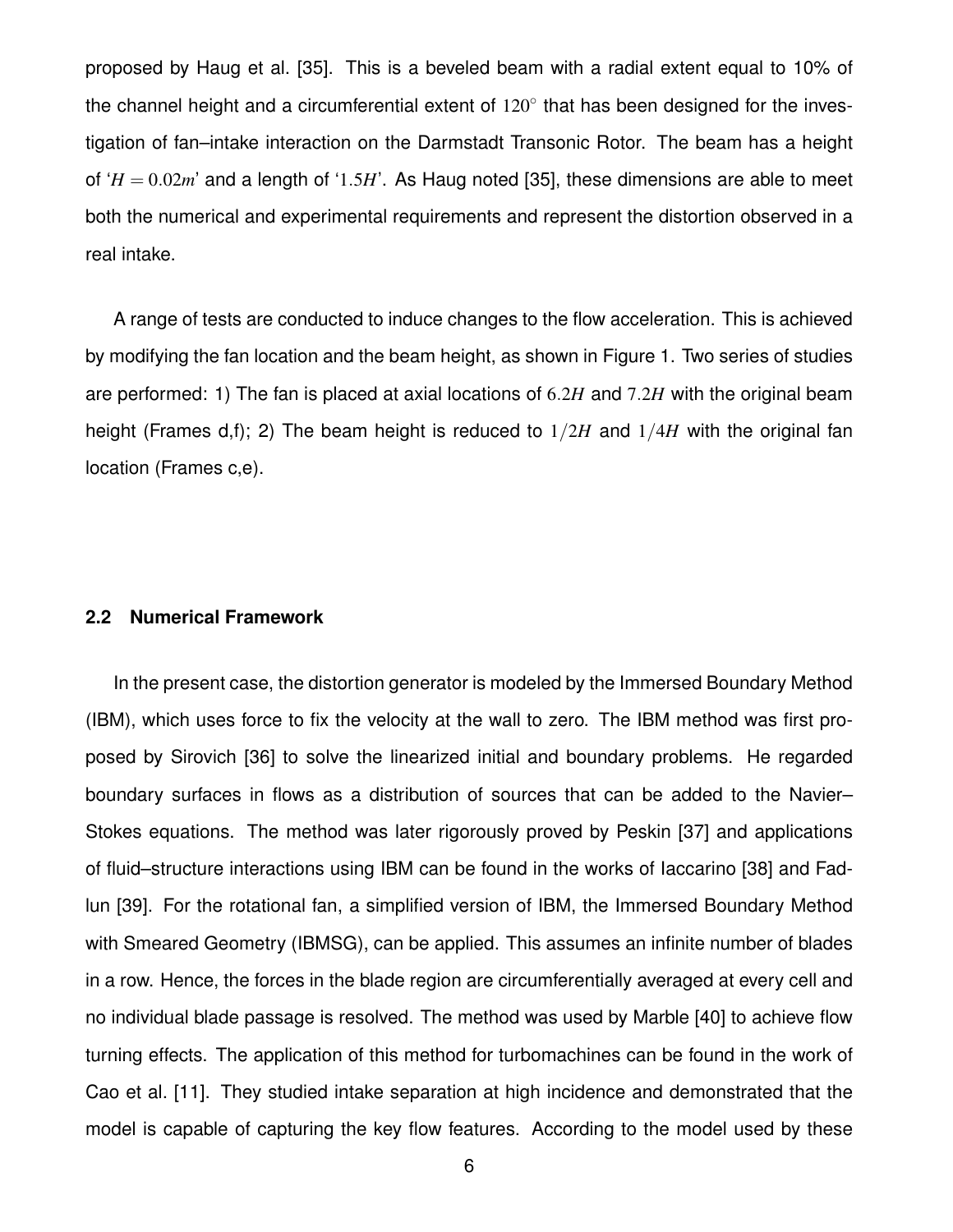authors, the force normal to the blade surface is controlled by the PI controller, which is,

$$
f_n(\mathbf{x},t) = \alpha \int_0^t \Delta u_n dt + \beta \Delta u_n,
$$
  

$$
\Delta u_n = u_n(\mathbf{x}_0,t) - u_{n,0}(\mathbf{x}_0,t).
$$
 (1)

The subscript *n* represents the normal direction and 0 represents the solid boundary. The coefficients  $\alpha$  and  $\beta$  are negative constants. Peskin [37] demonstrated that the flow solution is independent of the two coefficients  $\alpha$  and  $\beta$ , once converge has been achieved. Essentially, this force model can be regarded as a proportional-integral (PI) feedback controller. The difference between the actual velocity and the desired velocity ∆*u* contributes to the force and hence controls the flow velocity as equal to the solid velocity  $u_0$ .

The loss effect can be modeled by a viscous body force, as was assessed and applied by Xu [41] for the unsteady simulation of the distortion transfer through blade passages of a high pressure turbine. Watson [42] developed the model and proposed a typical force–velocity relation,

$$
\boldsymbol{f}_p = -k(4s^2+1)\boldsymbol{\rho}\boldsymbol{u}_{rel}^2,\tag{2}
$$

where  $s$  is the fraction of span. The force is proportional to  $\rho \boldsymbol{\mathit{u}}_{rel}^2$  and the coefficient  $k$  is calibrated using the performance data at the design point from experiments [10]. Further details regarding the implementation of this relation in the compressible Navier–Stokes equations, as well as details concerning blockage models, can be found in [28]. However, it should be noted that this governing equation does not include the turbulence model equations. Hence, for the IBM region, the model is not applicable for the case with a turbulence model or a subgrid-scale model that depends on distance from the wall. To tackle this problem, one may either use wallresolved boundaries or identify the wall distances and set the relevant turbulence variables, e.g.,  $k = 0$ ,  $v_t = 0$ .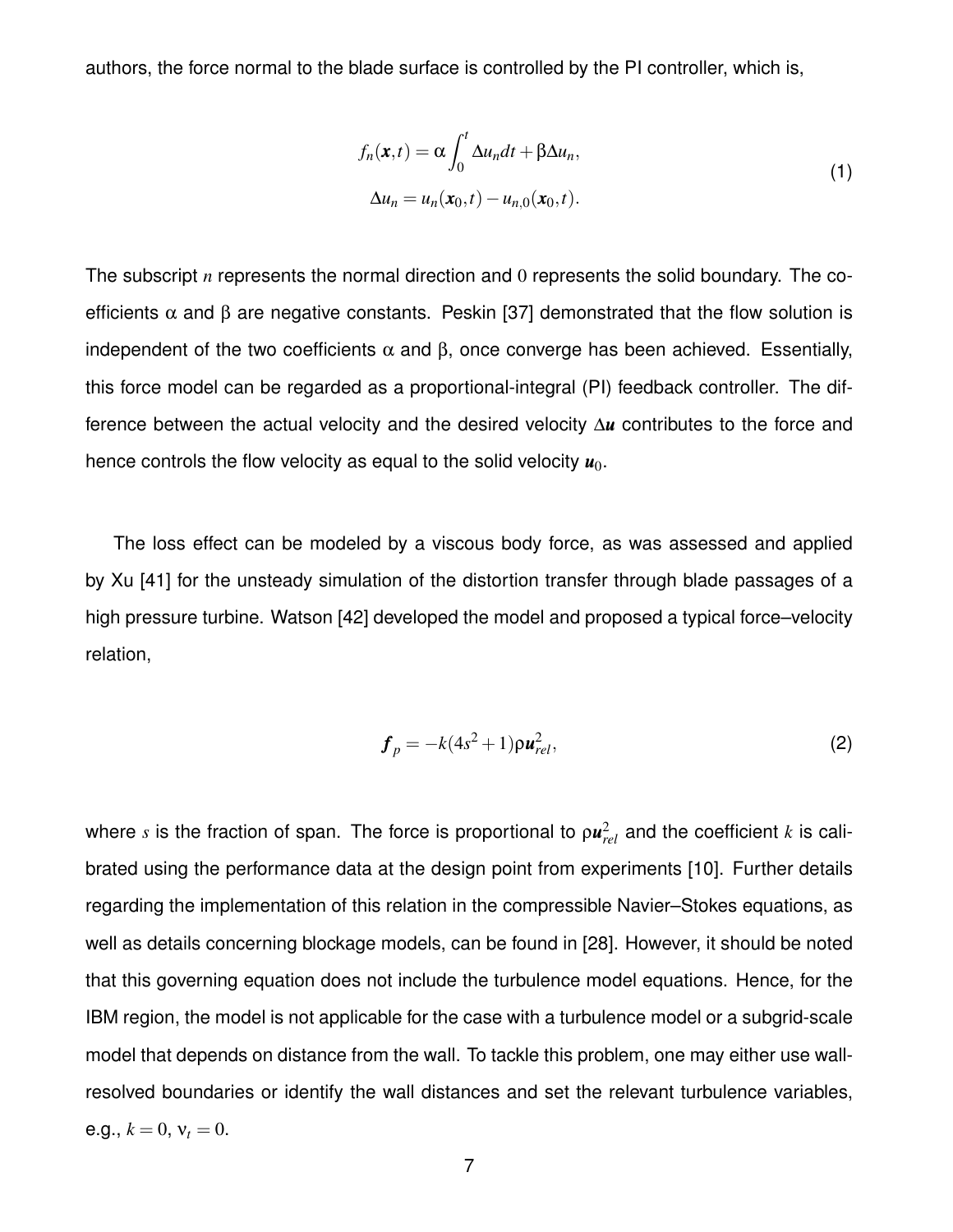#### **3 Validation**

#### **3.1 Mixed-fidelity method**

The LES-IBMSG method has been validated by Ma et al. [28] in terms of main flow variables and turbulence statistics. Here, the focus is on the RANS-IBMSG method. It is validated on the Darmstadt Transonic Rotor [7–9] using RANS with SA model, as shown in Figure 2. The data for validation are extracted at three cross-sections at  $S1 = 3.5H$ ,  $S2 = 8.5H$  and  $S3 = 12H$  and the key parameters of this rotor are given in Table 1. The rotor runs at a peak efficiency point (10.6kg/s) with 65% rotational speed (1361.31rad/s). Figure 3 compares the performance map from the numerical simulation with the experiment data from Wartzek [10]. The result shows that this mixed-fidelity method can characterize the general trend of the pressure ratio for the cases with a smooth casing and the distortion generator.

The total pressure distribution downstream of the rotor and stator are shown in Figure 4 (b) and (c) to validate the response of the modeled rotor. The passage data from Wartzek's experiment [10] and the instantaneous flow from the URANS simulation are also superimposed. The distributions are obtained from the case at the peak efficiency point (10.6kg/s), and extracted at three axial locations (*S*<sup>1</sup> ∼ *S*3); these are the rotor entry, rotor exit and stator exit respectively. These quantities are defined by,

$$
\pi_t = \frac{p_t}{p_{t,inlet}}, \pi_{t,rel} = \frac{\pi_t}{\overline{\pi}_t}.
$$
\n(3)

Figure 4 shows these results with the vertical dash lines highlighting the beam installation region. It can be seen that, within this region, the relative total pressure ratio increases from the rotor inlet to the stator outlet (Frames (a) to (c)). This indicates that the distortion recovers downstream but is nonetheless still evident at the outlet. At the rotor and stator outlet, the RANS with IBMSG model is also able to capture the trend. As expected, the variation of the total pressure at each blade region cannot be captured because the blade geometry is smeared but even so, the distribution still shows the asymmetry of the entry and exit, consistent with the resolved case and experiment. To validate how the mixed-fidelity simulation characterizes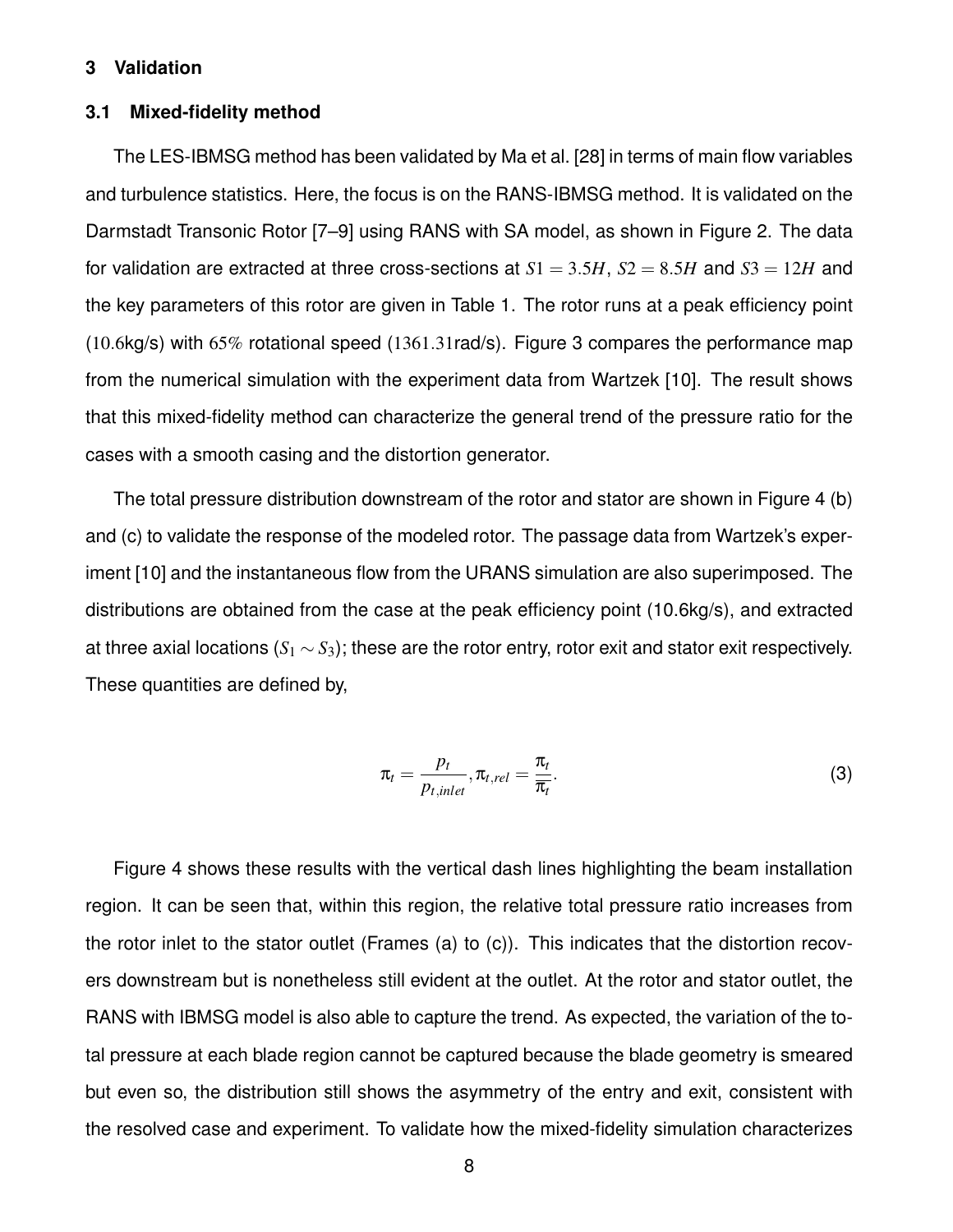the separation, the mass flux distribution is compared with the mesh-resolved case in Figure 5. The mass flux is obtained at the axial location  $x = 4.5H$  in front of the fan. Evidently, the momentum deficit occurs at  $y = 0$  to 1.5H, within the beam height. The result from the modeled case shows a good agreement with the resolved case.

The validation indicates that, although the separation affects the flow in both the rotor and stator regions, the mixed-fidelity method can still accurately capture the main flow features between the fan and the distortion generator. This also means that separated flows do not have any obvious impact on the performance by this method.

#### **3.2 Mesh independence**

A range of fan–intake interaction studies are undertaken using LES. Since LES results highly depend on the mesh resolution, a mesh independence study is performed before any detailed flow physics analysis takes place. Two mesh resolutions are tested and the number of nodes for the coarse and fine meshes are 8.6 million and 60 million, respectively. The fine mesh is examined using criteria related to the Kolmogorov length scale; details can be found in [28]. The dimensionless spacing constraints for the two meshes in each of the three directions can be found in Table 2. Figure 7 compares the axial velocity and TKE at the position  $x = 4.5H$ predicted on the coarse and fine meshes. It can be seen that neither distribution is visibly influenced by the mesh size, thus indicating that mesh independence has been achieved.

#### **4 RANS versus LES**

In this section, the data collected from the RANS and time-averaged LES models are discussed. Note that the RANS simulations are also carried out on the LES mesh comprising of 8.6M nodes, for which mesh independence has been shown in Figure 7. The averaging process starts when a fully developed flow is achieved and lasts for approximately 15 flowthrough times. These comparative studies contain distorted flows 1) without a fan, 2) with a fan at different axial locations and 3) with different beam heights and a fan fixed at the original location (see Fig.1). To investigate how these factors influence the prediction of the separated flows, we focus on the profiles of the velocity and the TKE, non-dimensionalized by  $u_{\infty}$  and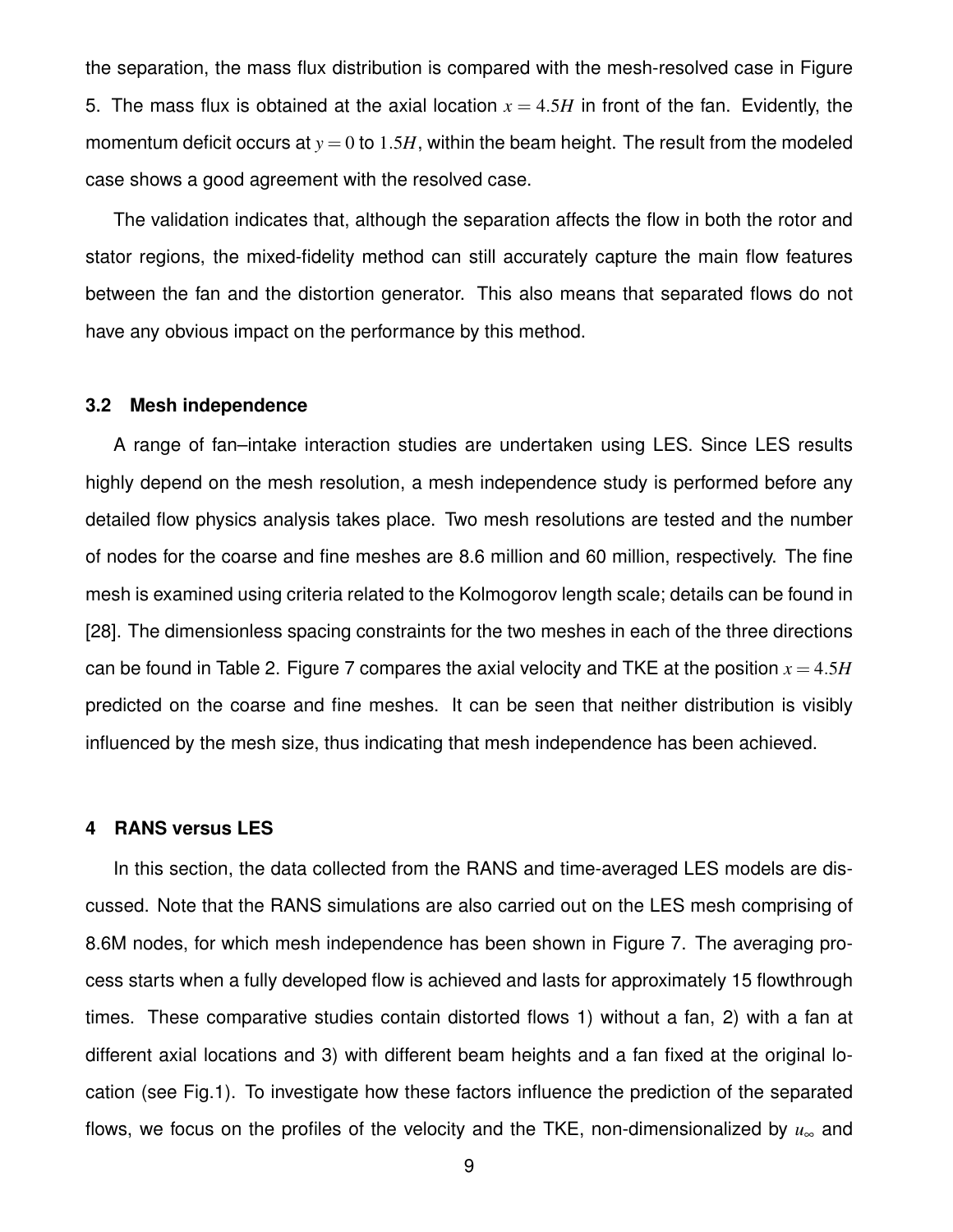*u* 2 <sup>∞</sup>, respectively. The reference velocity *u*<sup>∞</sup> is measured in the main flow near the edge of the beam.

To quantify the effect of the fan and the discrepancies between the RANS and LES approaches, we use two non-dimensionalized parameters; the acceleration parameter, *K*, and the discrepancy in the angle of the blade incidence, ∆θ. The former is defined according to Launder [43], as

$$
K = \frac{v}{u_{\infty}^2} \frac{\partial U}{\partial x}.
$$
 (4)

The discrepancy between the RANS and LES model results can be critical in terms of predicting the downstream fan performance, so we relate it to the incidence angles and define

$$
\theta = \tan^{-1} \frac{r\Omega}{U} - \theta_b, \Delta\theta = \theta_{RANS} - \theta_{LES},
$$
\n(5)

where  $\theta_b$  is the blade leading-edge angle.

#### **4.1 Distortion without fan**

Figure 6 illustrates the velocity and TKE profiles for distorted flows in the contracting duct without a fan. Evidently, the discrepancies are significant within the separation region for both the *k*−ω and SA models in the region near the casing. Frame (b) shows that the TKE predicted by the RANS (*k* − ω) model is considerably higher than that predicted by LES. The overestimated TKE equates to stronger turbulence, and thus leads to a stronger mixing process. As a result, the distorted flow has reattached at  $x = 5H$  in RANS case, which is much earlier than the result from the LES.

This discrepancy can be explained from the turbulence equations of the *k*−ω model, which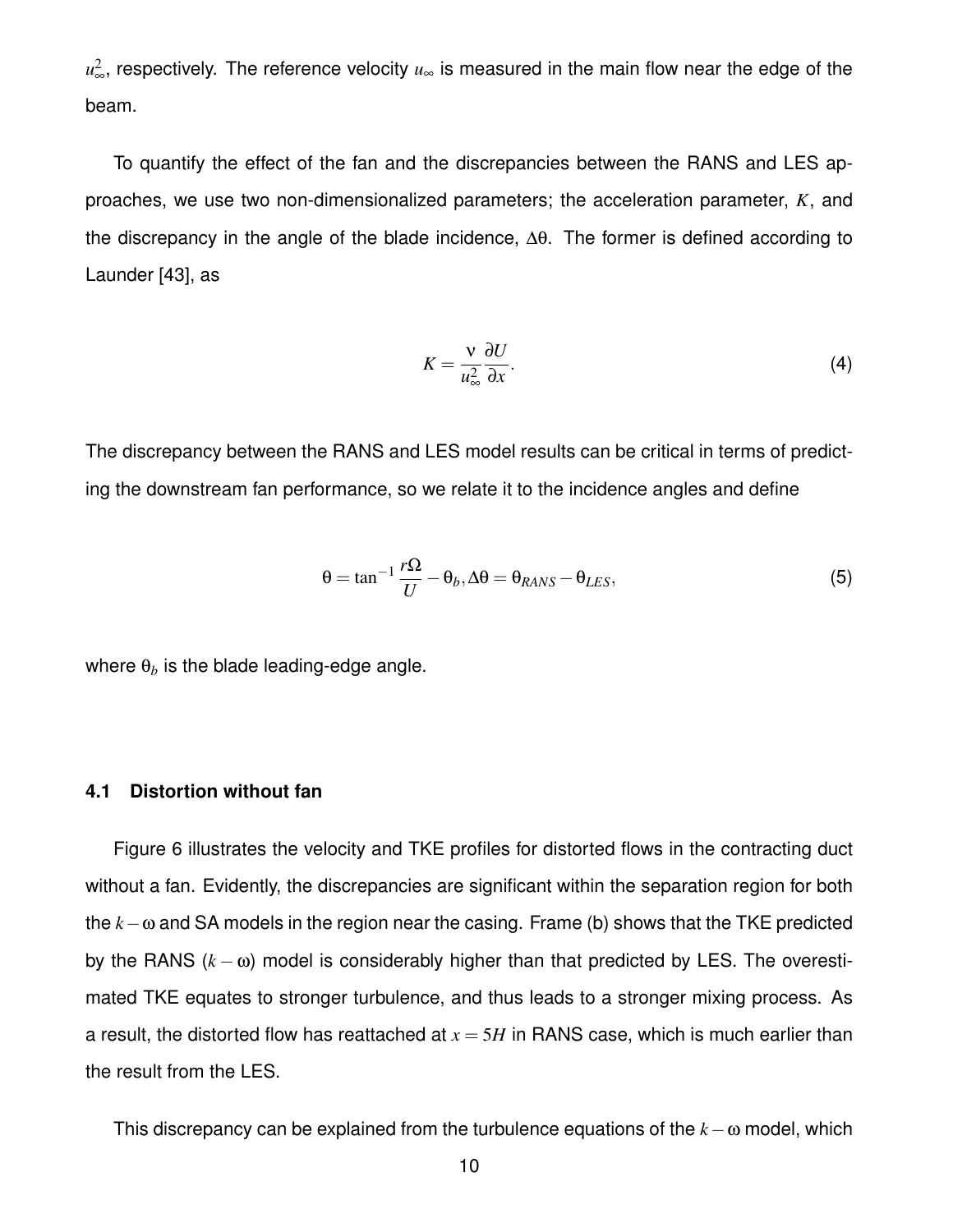$$
\frac{\partial(\rho k)}{\partial t} + \frac{\partial(\rho u_j k)}{\partial x_j} = \mathcal{P} - \mathcal{D}(k, \omega) + \mathcal{F}(k, \omega)
$$
  

$$
\frac{\partial(\rho \omega)}{\partial t} + \frac{\partial(\rho u_j k)}{\partial x_j} = \frac{\gamma \omega}{k} \mathcal{P} - \mathcal{D}(k, \omega) + \mathcal{F}(k, \omega).
$$
 (6)

These indicate that the difference may come from the production term  $\mathcal{P} = -\rho u'_i u'_j$ *j* ∂*U<sup>i</sup>* ∂*x <sup>j</sup>* . As a eddy viscosity model, it assumes that Reynolds stresses are proportional to the strain tensor.

$$
-\rho u_i' u_j' = 2v_t S_{ij} - \frac{2}{3} k \delta_{ij},
$$
  
\n
$$
S_{ij} = \frac{1}{2} \left( \frac{\partial U_i}{\partial x_j} + \frac{\partial U_j}{\partial x_i} \right),
$$
  
\n
$$
v_t = \rho k / \omega
$$
\n(7)

Hence, the problem could either be associated with this linear relation between the stresses and strains or from the incorrect strain tensor  $S_{ij}$  field. To clarify this point, we fix the velocities according to LES results and repeat the case with the  $k - \omega$  model. This strategy is similar to that of Gao and Liu et al. [44]. Figure 8 reveals that, even if the strain tensor is the same as the LES case, the TKE values are still differ significantly; the RANS result is almost three times larger than the LES value. This is because the velocity gradient  $\frac{\partial U}{\partial \theta}$ ∂*y* is the dominant term in the TKE production within the reversed flow and its value is higher in the RANS case compared to the LESmodel. Accordingly, the production of TKE in the RANS with velocities fixed by those in the LES also increases. This increase is approximately quadratic since  $\varrho_{12} = \mathsf{v}_t\left(\frac{\partial U}{\partial x}\right)$ ∂*y*  $\bigg)$ <sup>2</sup>.

Hence, we may conclude that this linear relation is not applicable for this separated flow. According to Craft et al. [32], the result can be improved by adding a quadratic term to Equation 7, which term is aimed at reducing the production. On the other hand, turbulence models are constructed based on the local equilibrium between turbulence production and destruction; however, this equilibrium state could be destroyed and strong non-equilibrium turbulence could then dominate when separation occurs [21]. Based on this concept, Liu et al. [15] made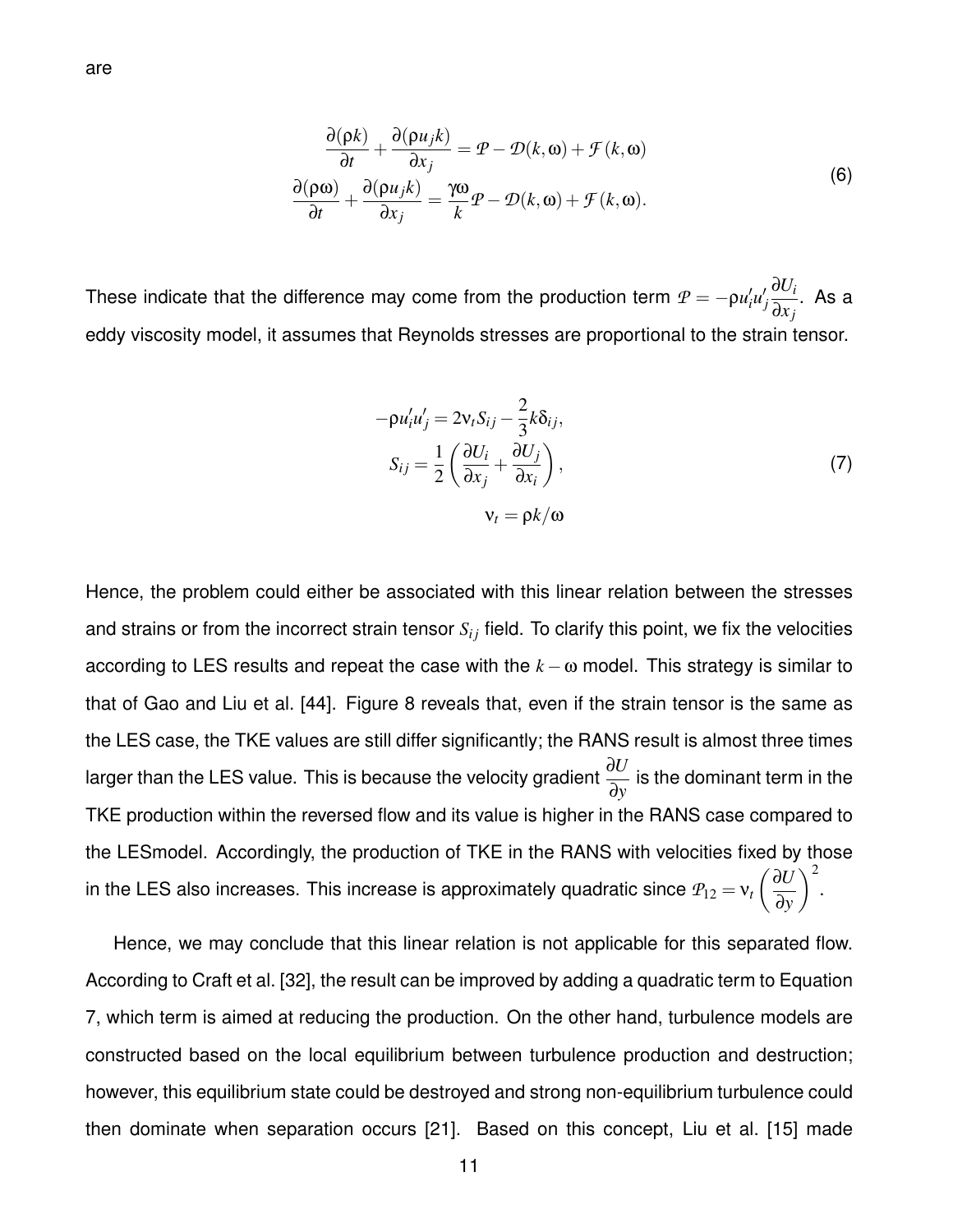a first attempt to modify a turbulence model using helicity in order to take account of the turbulence energy backscatter when considering turbulence non-equilibrium in vortical flows. They modified the SA model using helicity, and the results showed that the modified SA model was able to significantly improve the predictive accuracy when simulating corner separation flow in compressors [45]. Recently, the modified SA model was also successfully used to predict the behavior of fan flows at off-design conditions [46].

Therefore, for the case without a fan, the turbulence model is important and may substantially affect the prediction. Hence, an eddy resolving simulation is preferred.

#### **4.2 Distortion with Fan effect**

This section discusses the influence of a fan on the characteristics of the distortion. Figure 9 shows the influence of the fan on the flow without any distortion, as characterized by the mass flux. Evidently, the fan is able to accelerate the flow near the casing and decelerate it near the hub. When the beam is installed at the casing, this acceleration has a significant impact in reducing the bubble. The line in Figure 10 connects the inflectional points of the velocity profile at different streamwise locations and circles the separation region, which denotes the bubble size. It is noticeable that the fan reduces the recirculation region by a length scale that is greater than the beam height.

#### **4.2.1 Effects of fan location**

The effect of fan can be modified by placing it at different locations. The original fan is installed at  $x = 5.2H$ . Then, it is moved downstream to two locations: 'Loc1', a distance of a half-chord  $(x = 6.2H)$  and 'Loc2', a full chord distance  $(x = 7.2H)$ .

Figure 11 shows the change in the velocity profiles when the fan is placed at different locations. It is clear that, when the fan is installed, it significantly accelerates the flow and changes the streamline curvature. When the fan is at the original location, the difference between RANS and LES is almost eliminated. In Frame (a), the velocity profiles almost overlap near the leading edge of the fan (at  $x = 5H$ ). This applies to both the  $k - \omega$  model and the *SA* model. As the fan effect becomes weaker due to the increased distance (Frame (b) and (c)), the difference between the RANS and LES profiles becomes larger. In this situation, a high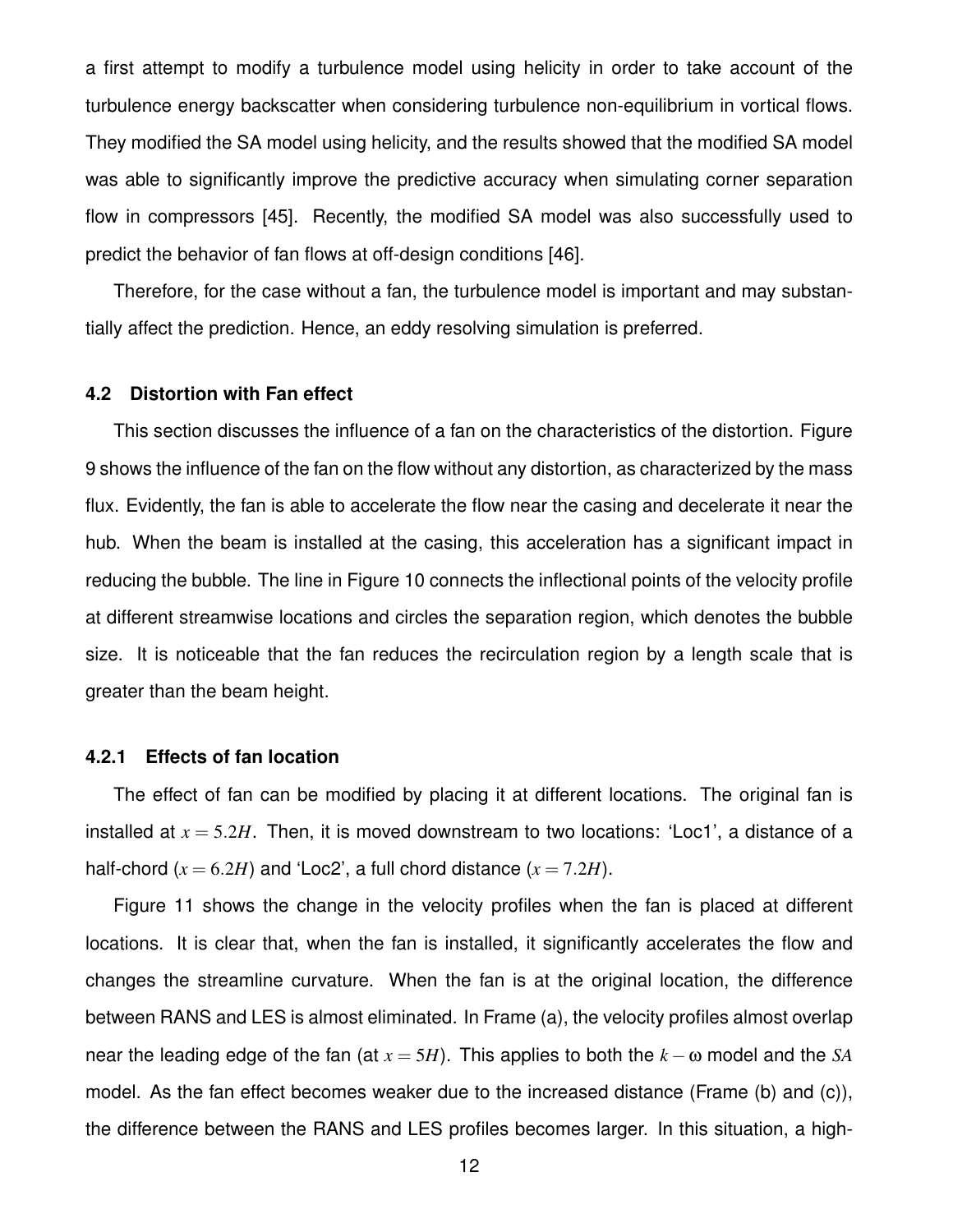fidelity simulation, which resolves turbulence, is more reliable.

To investigate how the discrepancy in the velocity profiles impacts the flow at the fan face, we extract the total pressure distribution, acceleration parameter and angle of incidence at  $x =$ 4.5*H*, as shown in Figure 12. Frame (a) shows that the original location has the highest effect in terms of increasing the total pressure ratio, whereas the fan placed further away (illustrated by the blue curves for  $x = 6.2H$  and black curves for  $x = 7.2H$ ) had less of an influence in suppressing the distortion. There is also an increasing trend in the discrepancy between the RANS and LES models when fan is moved towards downstream. When the fan is placed at Location 0, both the RANS and LES models successfully predict almost the same the total pressure. This means that resolving of the turbulence may not be necessary and the RANS approach might be sufficient. When the fan is placed at the other locations, or in the case without fan, however, the rising discrepancies indicate that the RANS results may be unreliable near the casing.

Frame (b) compares the acceleration parameter, *K*, extracted at the same location. The flow for the case 'Loc0' has reattached whereas it remains separated in the other cases. Evidently, the fan at the original location induces the highest acceleration (the line for 'Loc0, H'), followed by the cases in which the fan is at Locations 1 and 2, meaning that the further away the location of the fan is, the weaker acceleration.

Frame (c) shows the angle of incidence at this fan face from the LES with the 'error bands from RANS. The case without a fan represents the most significant difference. In contrast, the case 'Loc0, H' has the lowest discrepancy due to the downstream fan effect. When the fan is moved downstream to Locations 1 or 2, the discrepancies become larger. This indicates that the prediction of the separated flow under high acceleration depends less on the RANS model.

#### **4.2.2 Effects of beam height**

The effect of the fan in terms of the different distortions induced is also investigated using two beams with difference heights, 1/2*H* and 1/4*H*, installed at the same location. Figure 13 plots the velocity profiles from both the RANS and LES results.

It should be noted that the distorted flows reattach at difference axial locations, which are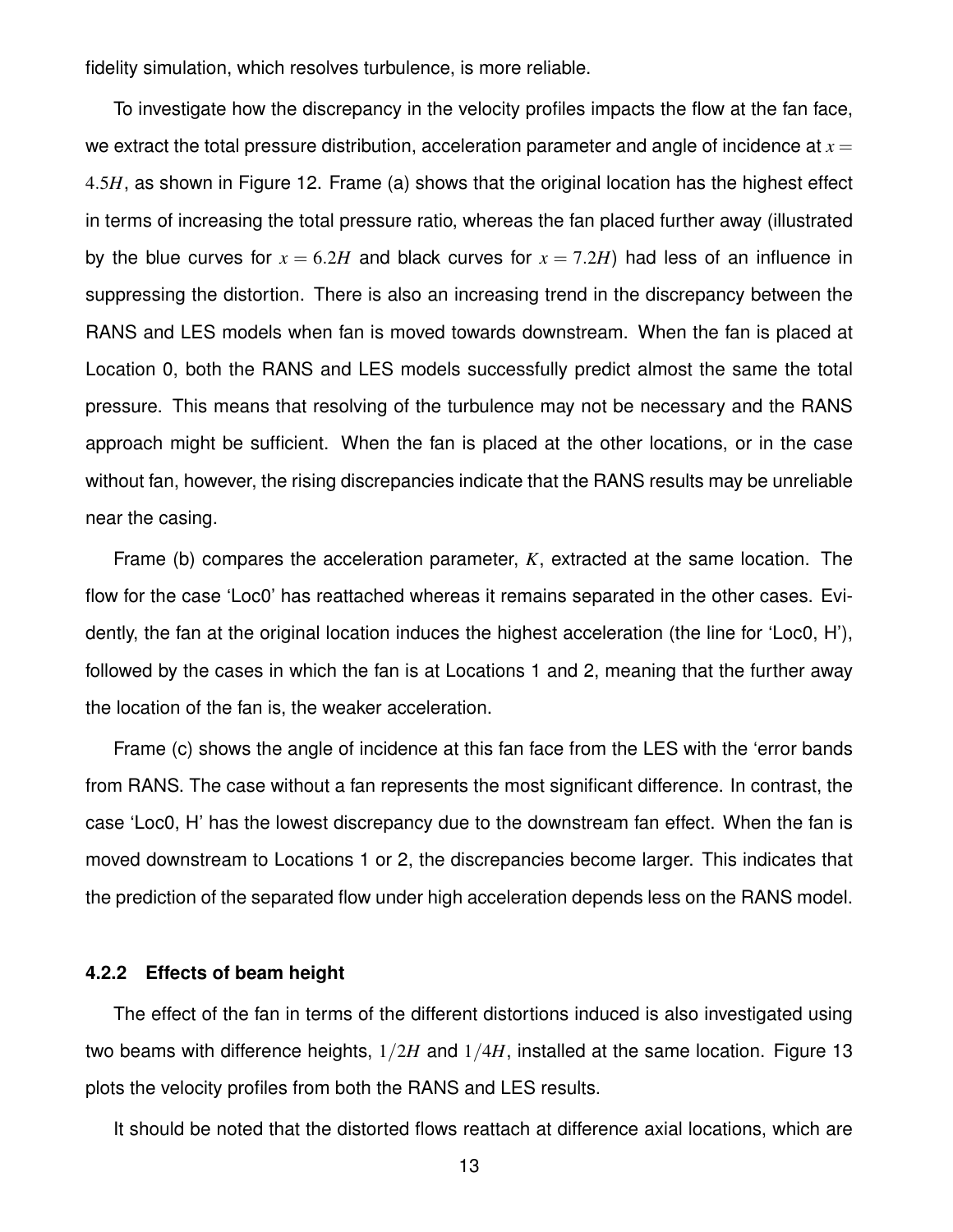much earlier for the case with the smaller beam. Due to the difference in the separation regions, the data cannot be compared at the same actual location. For consistency, we focus on the data outside of the separation region, i.e., in the boundary layer after reattachment  $x > 4H$ . As expected, although the region of the discrepancy may be reduced further away from the casing, its maximum near the wall increases.

The discrepancies in regard to the velocity near the wall have an influence on the total pressure upstream of the fan, as shown in Frame (a) of Figure 14. Near the wall, the difference between the RANS and LES models increases when the beam height is reduced and the acceleration is weakened. Hence, for these cases, turbulence or the wall effect plays a more important role, so an eddy-resolving method is essential.

To characterize the fans influence on the different inflow distortions, the acceleration parameter *K* is plotted in Frame (b), extracted at  $x = 4.5H$ . The  $1/2H$  beam generates a higher acceleration than the 1/4*H* beam with the same fan. This is reasonable because, for a larger obstacle, the streamline curvature is larger, and thus the acceleration is stronger. The corresponding discrepancies in the predicted incidence angles are depicted in Frame (c). Evidently, as the acceleration is reduced, the incidence angle decreases, as does its discrepancy near the wall,  $y = 0$ . Hence, the wall effect surpasses the main flow as a more significant influence and thus the eddy-resolving method is necessary when predicting boundary layers around blade tips in this scenario.

# **4.3 Acceleration and discrepancies between RANS and LES**

All of the previous cases show a trend such that, if the acceleration parameter is higher, the turbulence is less influential on the separation prediction. It should be noted that the maximums of the two parameters *K* and ∆θ are usually around the casing, hence they may severely affect fan performance at the tip and change the tip leakage flows significantly. Figure 15 plots the maximum of the discrepancy in Δθ at the casing with increasing acceleration parameter for all the test cases with varying fan-locations and beam-heights.

The black line with square symbols connects the results for the fan installed at different locations. It shows that the flow acceleration can significantly reduce the error associated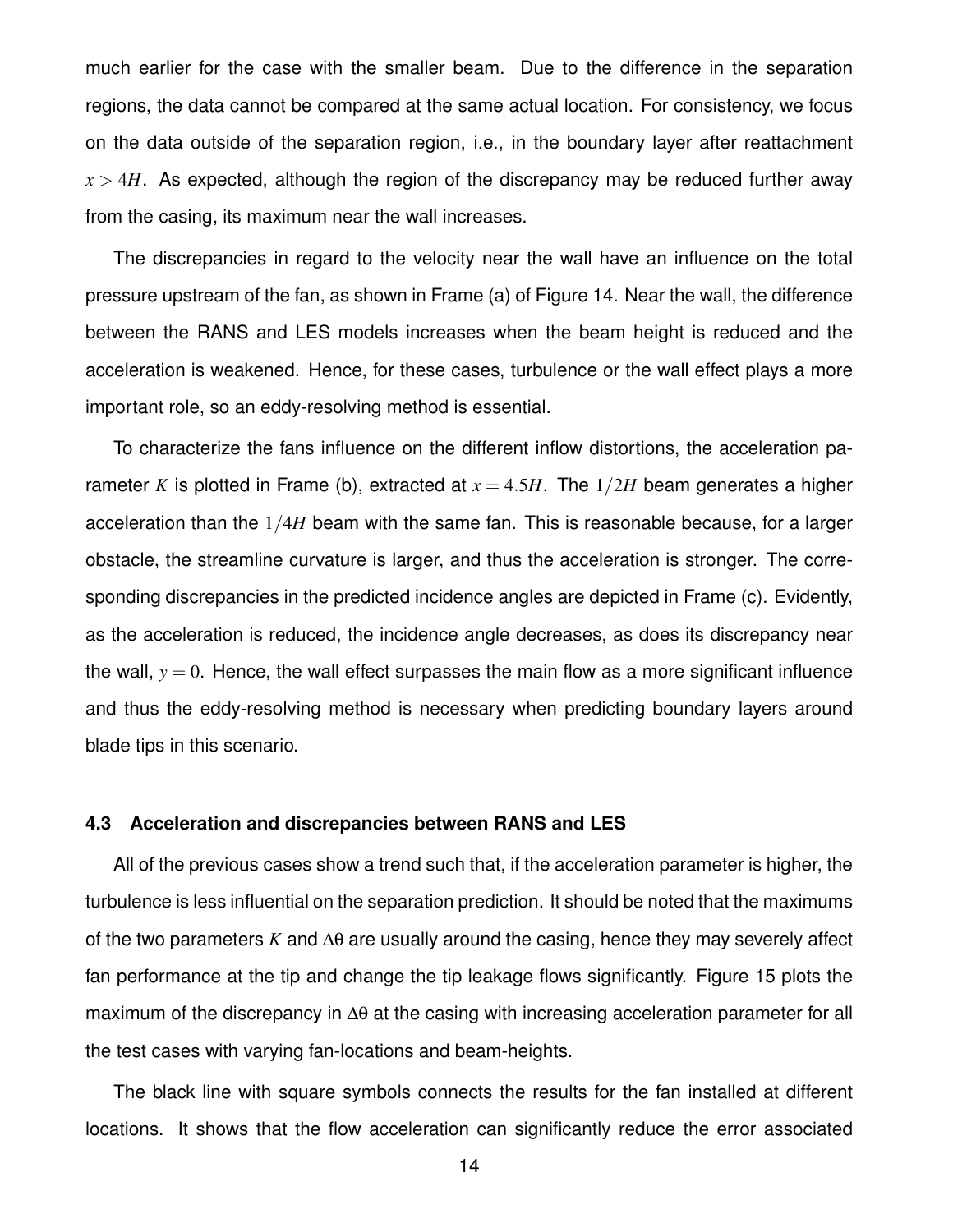with the RANS approach. For the case with the original fan location, a strong acceleration is observed. The difference between the RANS and LES is marginal. The extreme case is such that the substantial flow acceleration can lead to the same predictions between the RANS and LES models. Hence, when close to this situation, the RANS model may be sufficient for separation prediction. The red line with circular symbols denotes the difference in the incidence angles on the casing for the cases with different beams. Similarly, the discrepancies decreases when the flow acceleration is stronger.

The reduction of the discrepancies between the RANS and LES models also indicates that, with sufficient acceleration, the main flow can significantly affect the turbulence, whereas the turbulence effect on the prediction is very limited. Figure 16 shows that when the fan is installed at the original location, it dominates the main flow and the TKE profiles are very similar, despite a slight deviation in the distributions.

The effect of turbulence can be further examined by comparing a case with a lower Reynolds number. The flow for the present case is at  $Re = 1 \times 10^6$  and the relevant references are the inlet velocity and duct radius. An additional case is defined by increasing the viscosity by an order of magnitude, and thus  $Re = 1 \times 10^5$ . The same fan is installed. Figure 17 depicts the velocity and TKE profiles for both cases (with higher and lower viscosity). The TKE for the flow with the lower Reynolds number (blue curve) is slightly weaker around the shear layer  $y = H$ and near the wall. Although this weakened turbulence changes the velocity profile at  $x = H$ and near the wall, it does not affect any other area. Hence, this explicitly demonstrates that the turbulence does not have a strong impact on the forced separated flow.

# **5 Conclusions**

The current paper intends to investigate the discrepancies between RANS and LES in the presence of a downstream fan. More specifically, the downstream fan effects the mass flow redistribution and accelerates the flow at the casing relative to the hub. The present paper investigates the consequence of this acceleration on the RANS-LES discrepancies using a mixed fidelity method.

A beam-shaped distortion generator is modeled using the IBM; the rotational fan is ap-

15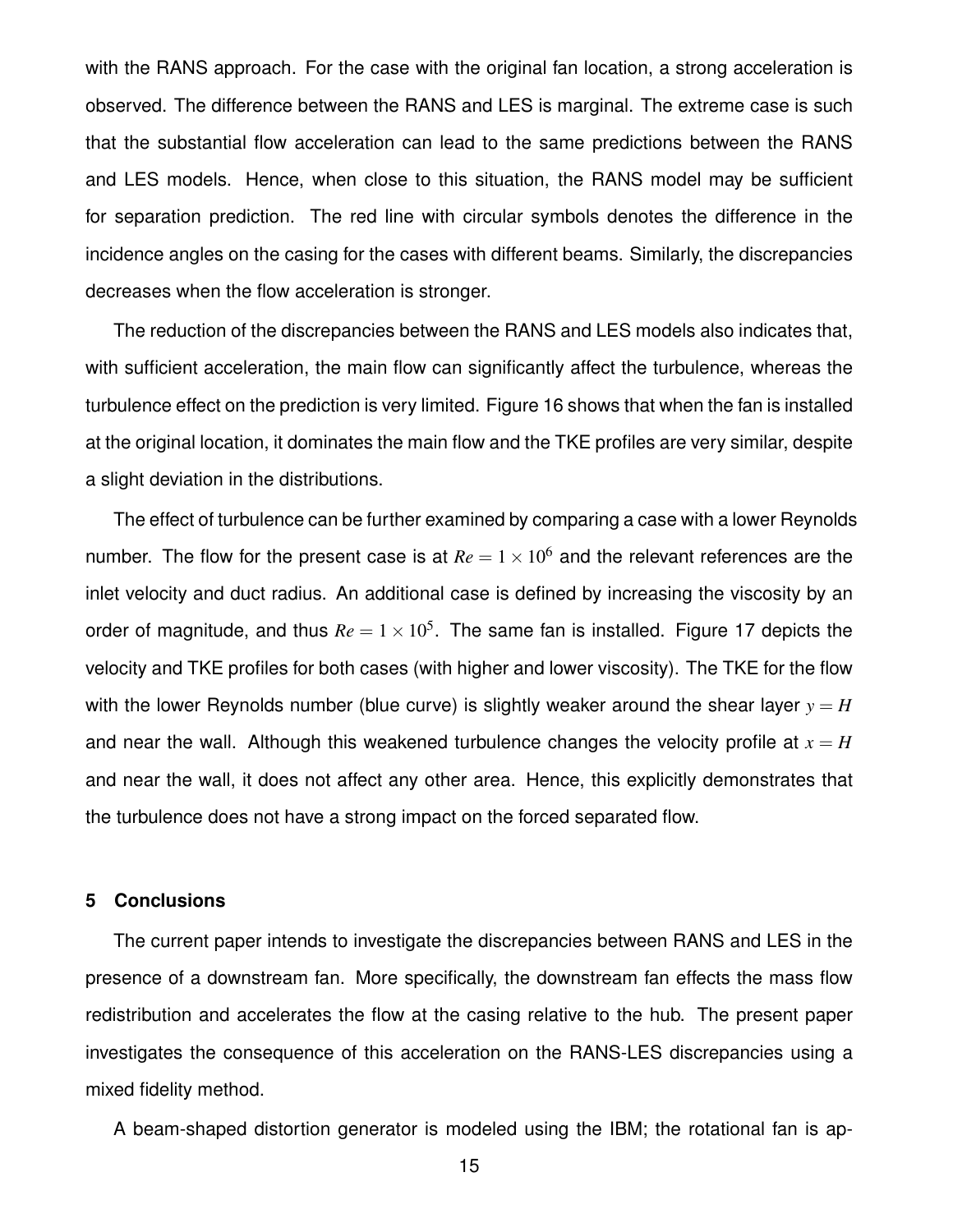proximated by the IBMSG approach. The numerical framework is validated using a transonic rotor by comparing it to the mesh-resolved case and experiments. Thorough comparisons indicate that the mixed-fidelity method is accurate enough to predict the general trends in the performance map and the total pressure distributions at the rotor inlet, exit and stator exit.

Subsequently, the mixed-fidelity method is deployed to investigate a range of cases with various flow accelerations. This is achieved by installing a fan downstream of the distortion generator and varying its proximity to the distortion generator. Test cases for a given fanlocation and varying heights of the distortion generator are also investigated.

In the "absence of fan", the discrepancies between RANS and LES is significant within the separation and reattachment region, due to the well-known limitations of the standard RANS models. Interestingly, the current study shows that "with the fan installed", the deviation between RANS and LES decreases substantially. Specifically, the deviation is minimal when the proximity of the fan is closest to the separation. It implies that with an installed fan, the inaccuracies of the turbulence model are mitigated by the strong flow acceleration at the casing due to the fan. More precisely, the mass flow redistribution due to the fan has a dominant primary effect on the final predictions and the effect of turbulence model becomes secondary, thereby suggesting that high fidelity eddy resolving simulations like LES provide marginal improvements to the accuracy for the installed cases. These results are particularly important for the short intake-fan strategies with fan getting closer to intake lip.

# **Acknowledgements**

The authors acknowledge the computing time on the UK national high-performance computing service ARCHER provided via the UK Turbulence Consortium in the framework of the EPSRC grant EP/L000261/1. This work is also funded by the studentship from Chinese Scholarship Council. The code for this project is provided by the Rolls-Royce plc. All the funding and technical support from these organizations are gratefully acknowledged.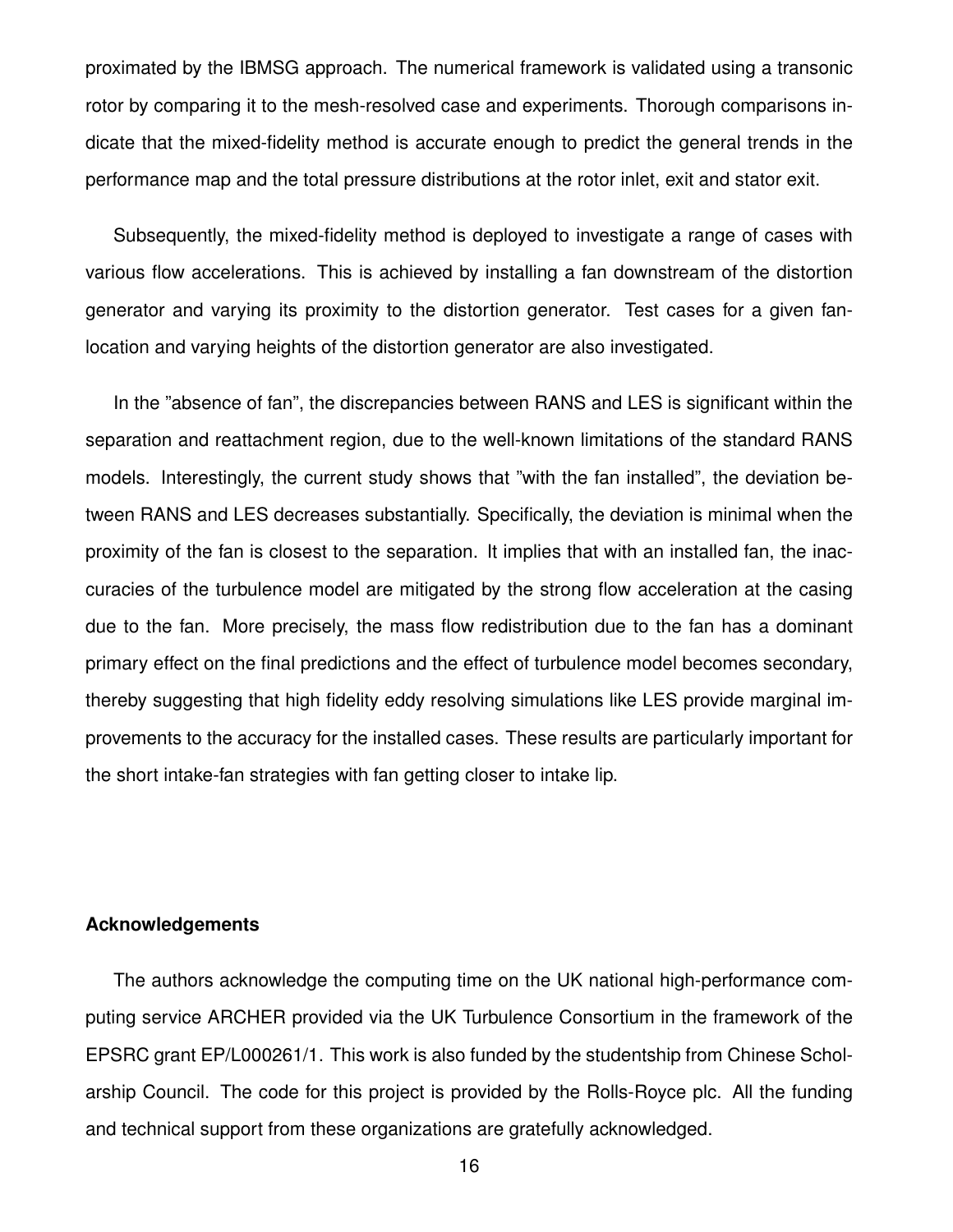# **Funding**

The Engineering and Physical Sciences Research Council (EPSRC) grant EP/L000261/1. The Chinese Scholarship Council (CSC) No. 201506020121.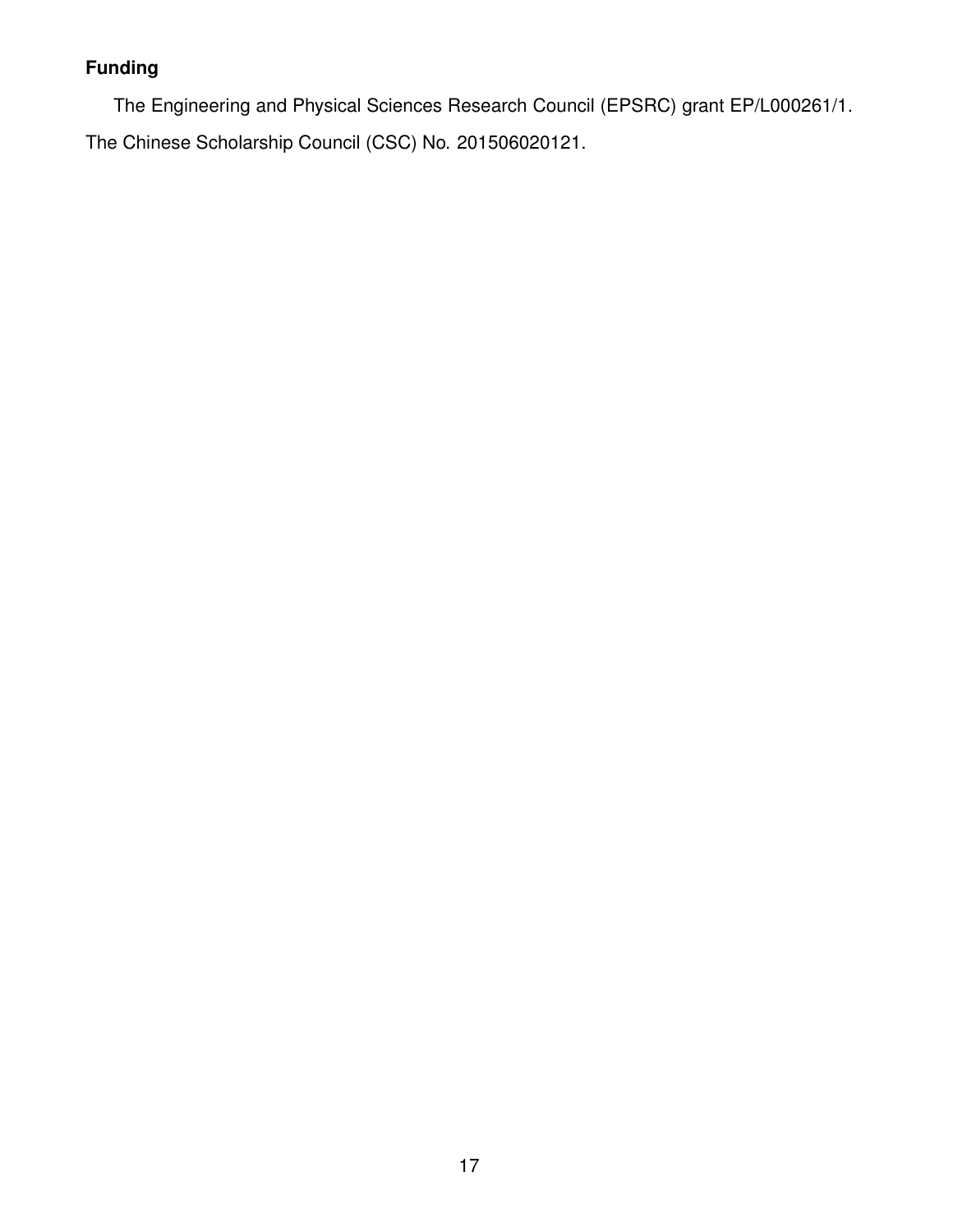# **Nomenclature**

- *f* force
- *H* height of the beam
- *k* coefficient for viscosity distribution
- *kt* turbulence kinetic energy
- *n* normal vector to the blade surface
- *t* time or blade thickness
- *p* pressure
- *u* velocity
- *x* x coordinate
- $x_0$  body/surface coordinate
- *u* ′ *i u* ′ *<sup>j</sup>* Reynolds stresses
- ∆*y*<sup>+</sup> dimensionless wall distance
- ∆*x*<sup>+</sup> dimensionless streamwise distance
- ∆*z*<sup>+</sup> dimensionless spanwise distance
- *K* flow acceleration parameter
- *Pt*,*loss* mass-weighted total pressure loss
- $S_{ij}$  mean rate of strain tensor
- $U_i$  main flow velocity
- *P* production term in *k* −ω model
- *D* destruction term in  $k ω$  model
- *F* diffusion term in  $k$  − ω model
- $\alpha, \beta$  feedback forcing coefficients
- γ coefficient in  $k ω$  model
- ρ density
- ν*t* turbulence viscosity
- π*t* total pressure ratio
- θ incidence angle
- RANS Reynolds Averaged Navier-Stokes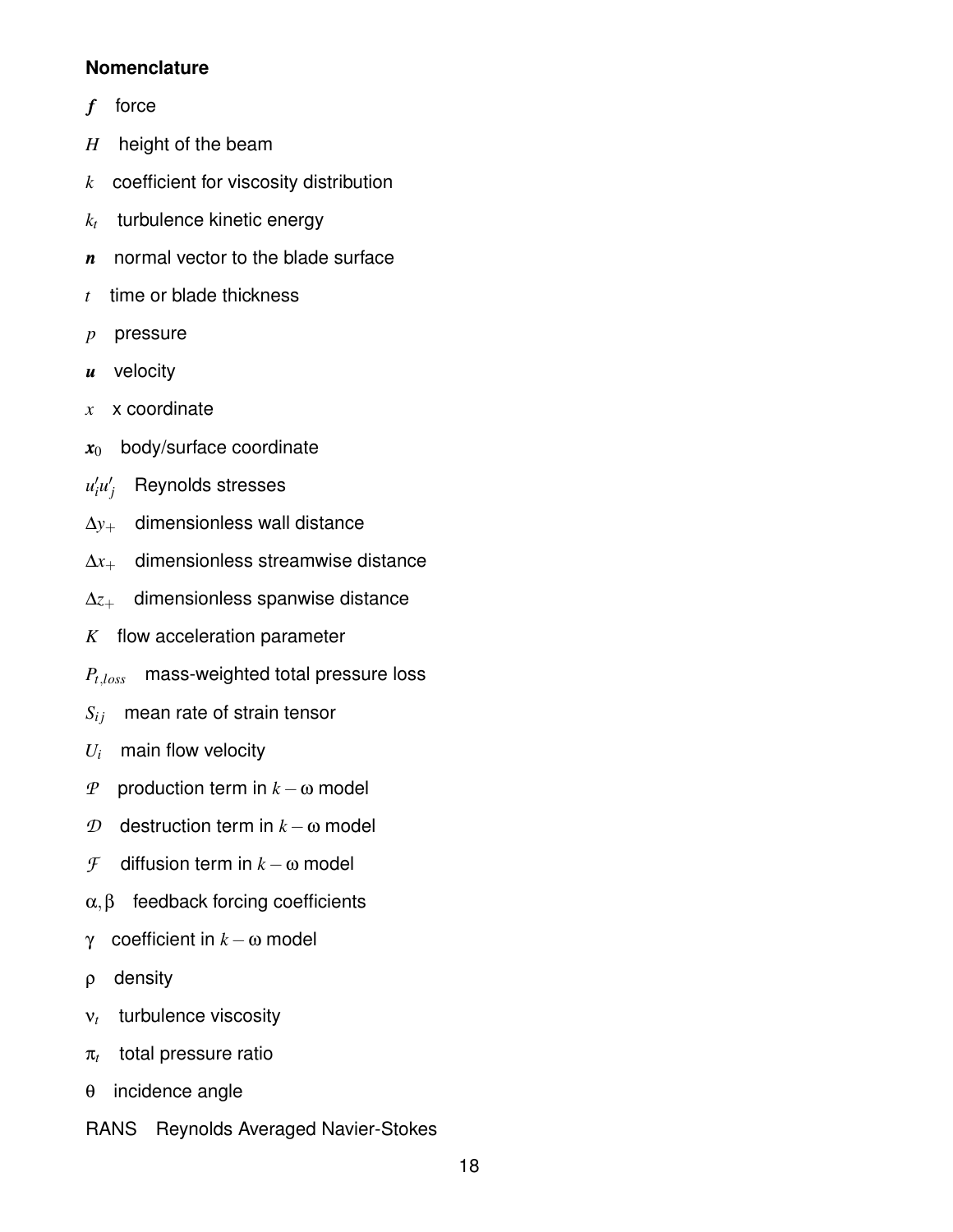URANS Unsteady Reynolds Averaged Navier-Stokes

- LES Large Eddy Simulation
- IBM Immerse Boundary Method
- BFM Body Force Method
- FSM Fan Similarity Model
- IBMSG Immersed Boundary Method with Smeared Geometry
- SA Spalart-Allmaras turbulence model
- $k \omega$  *k* − ω turbulence model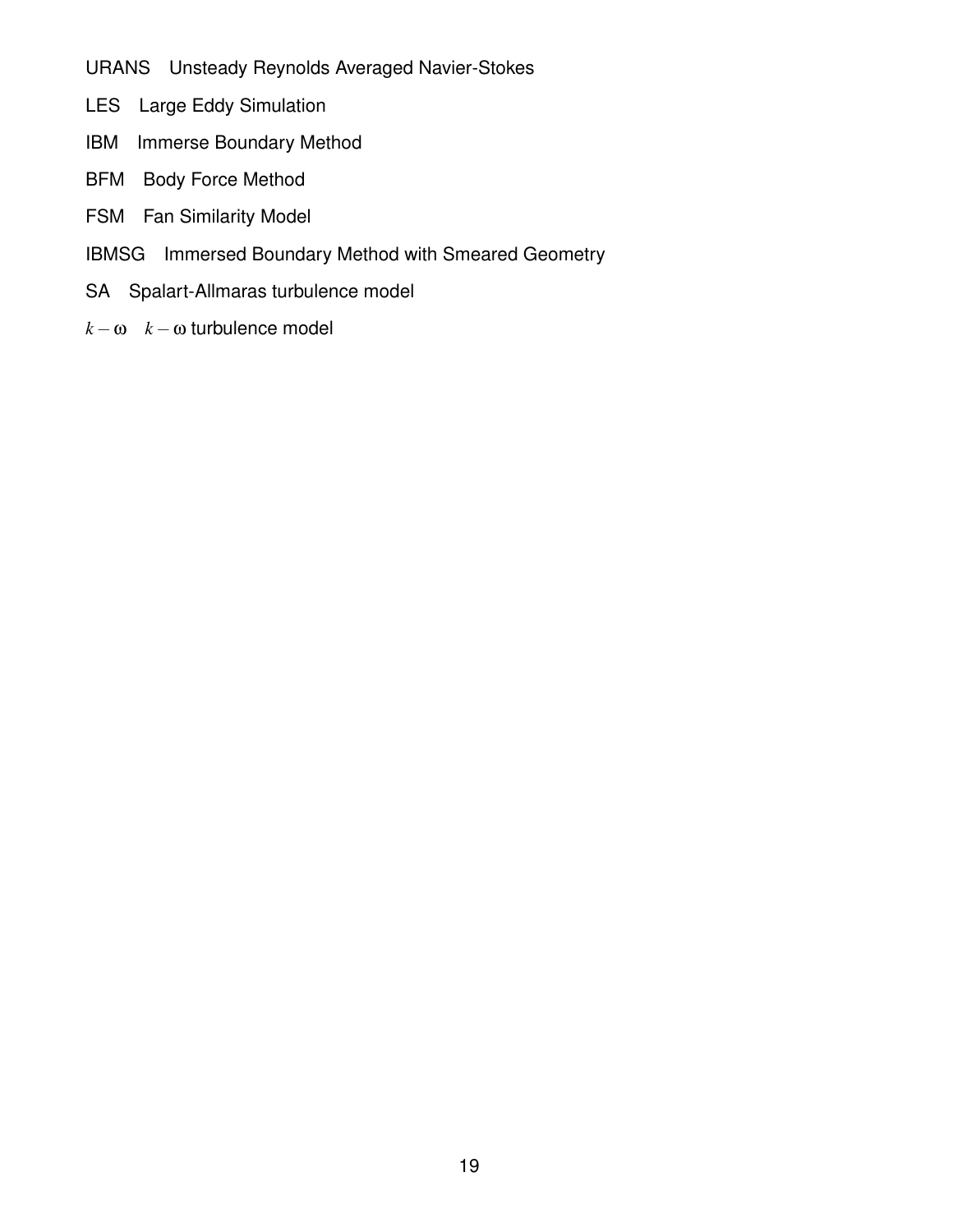#### **References**

- [1] Longley, J., and Greitzer, E., 1992. "Inlet distortion effects in aircraft propulsion system integration".
- [2] Tucker, P., 2013. *Unsteady computational fluid dynamics in aeronautics*, Vol. 104. Springer Science & Business Media.
- [3] Defoe, J. J., and Spakovszky, Z. S., 2013. "Effects of boundary-layer ingestion on the aero-acoustics of transonic fan rotors". *ASME J. Turbomach.,* **135**(5), p. 051013.
- [4] Fidalgo, V. J., Hall, C., and Colin, Y., 2012. "A study of fan-distortion interaction within the nasa rotor 67 transonic stage". *ASME J. Turbomach.,* **134**(5), p. 051011.
- [5] Barthmes, S., Haug, J. P., Lesser, A., and Niehuis, R., 2016. "Unsteady cfd simulation of transonic axial compressor stages with distorted inflow". In *Advances in Simulation of Wing and Nacelle Stall*. Springer, pp. 303–321.
- [6] Xie, Z., Liu, Y., Liu, X., Sun, D., Lu, L., and Sun, X., 2017. "Computational model for stall inception and nonlinear evolution in axial flow compressors". *Journal of Propulsion and Power*, pp. 1–10.
- [7] Lieser, J., Biela, C., Pixberg, C., Schiffer, H.-P., Schulze, S., Lesser, A., Kähler, C., and R, N., 2011. "Compressor rig test with distorted inflow using distortion generators".
- [8] Niehuis, R., Lesser, A., Probst, A., Radespiel, R., Schulze, S., Kähler, C., Spiering, F., and Kroll, N., 2013. "Simulation of nacelle stall and engine response".
- [9] Übelacker, S., Hain, R., and Kähler, C. J., 2016. "Flow investigations in a stalling nacelle inlet under disturbed inflow". In *Advances in Simulation of Wing and Nacelle Stall*. Springer, pp. 271–283.
- [10] Wartzek, F., Holzinger, F., Brandstetter, C., and Schiffer, H.-P., 2016. "Realistic inlet distortion patterns interacting with a transonic compressor stage". In *Advances in Simulation of Wing and Nacelle Stall*. Springer, pp. 285–302.
- [11] Cao, T., Hield, P., and Tucker, P. G., 2017. "Hierarchical immersed boundary method with smeared geometry". *Journal of Propulsion and Power*, pp. 1–13.
- [12] Carnevale, M., Wang, F., Parry, A. B., Green, J. S., and di Mare, L., 2018. "Fan similarity model for the fan–intake interaction problem". *Journal of Engineering for Gas Turbines*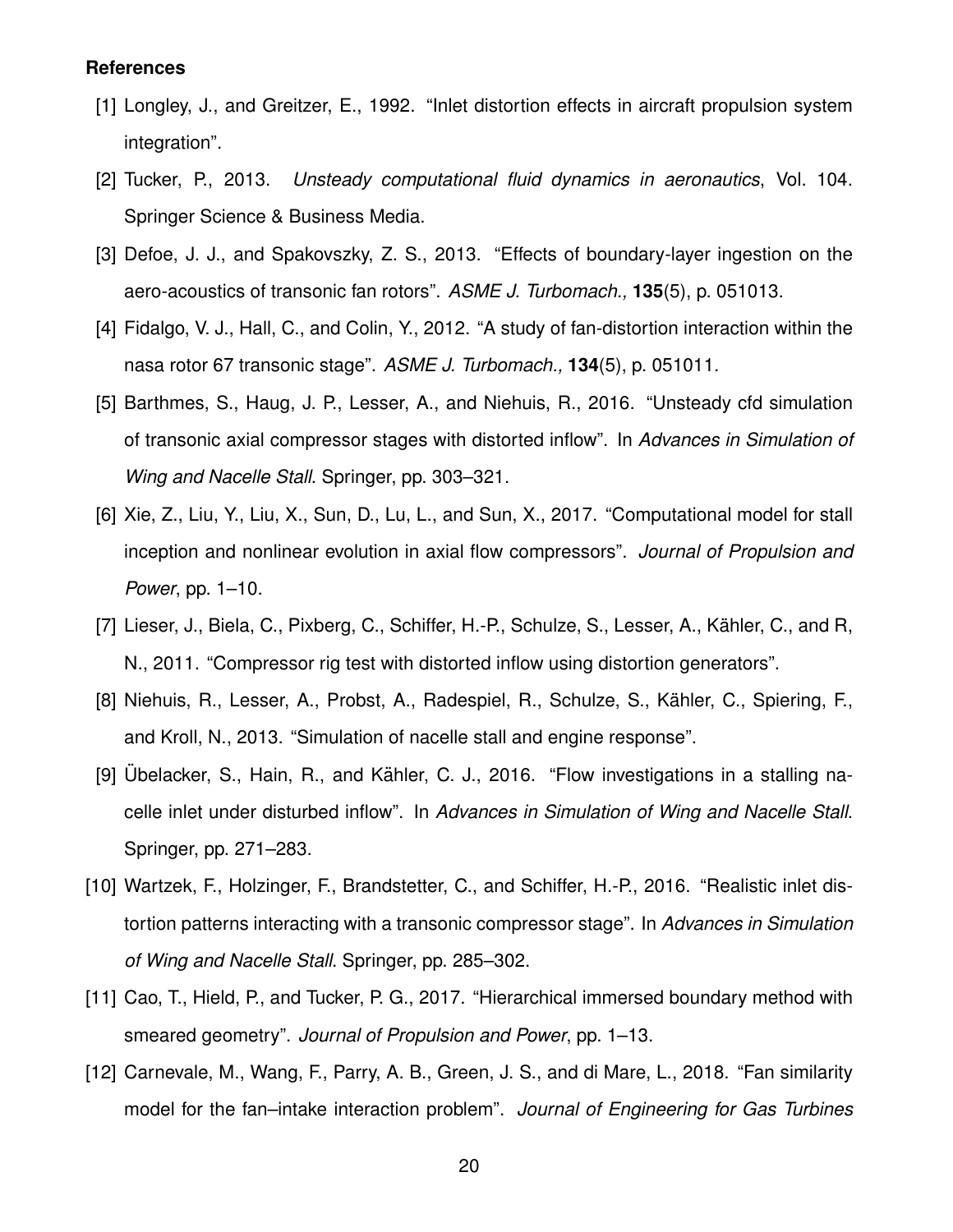*and Power,* **140**(5), p. 051202.

- [13] Liu, Y., Yu, X., and Liu, B., 2008. "Turbulence models assessment for large-scale tip vortices in an axial compressor rotor". *Journal of Propulsion and Power,* **24**(1), pp. 15–25.
- [14] Liu, Y., Yan, H., Liu, Y., Lu, L., and Li, Q., 2016. "Numerical study of corner separation in a linear compressor cascade using various turbulence models". *Chinese Journal of Aeronautics,* **29**(3), pp. 639–652.
- [15] Liu, Y., Lu, L., Fang, L., and Gao, F., 2011. "Modification of spalart–allmaras model with consideration of turbulence energy backscatter using velocity helicity". *Physics Letters A,* **375**(24), pp. 2377–2381.
- [16] Scillitoe, A. D., Tucker, P. G., and Adami, P., 2015. "Evaluation of rans and zdes methods for the prediction of three-dimensional separation in axial flow compressors". In ASME Turbo Expo 2015: Turbine Technical Conference and Exposition, American Society of Mechanical Engineers, pp. V02BT39A041–V02BT39A041.
- [17] Tyacke, J., Tucker, P., Jefferson-Loveday, R., Vadlamani, N. R., Watson, R., Naqavi, I., and Yang, X., 2014. "Large eddy simulation for turbines: methodologies, cost and future outlooks". *ASME J. Turbomach.,* **136**(6), p. 061009.
- [18] Tucker, P., and Liu, Y., 2006. "Turbulence modeling for flows around convex features". In 44th AIAA Aerospace Sciences Meeting and Exhibit, p. 716.
- [19] Liu, Y., Yan, H., Lu, L., and Li, Q., 2017. "Investigation of vortical structures and turbulence characteristics in corner separation in a linear compressor cascade using ddes". *ASME J. Fluids Eng.,* **139**(2), p. 021107.
- [20] Scillitoe, A. D., Tucker, P. G., and Adami, P., 2017. "Numerical investigation of threedimensional separation in an axial flow compressor: The influence of freestream turbulence intensity and endwall boundary layer state". *ASME J. Turbomach.,* **139**(2), p. 021011.
- [21] Yan, H., Liu, Y., Li, Q., and Lu, L., 2018. "Turbulence characteristics in corner separation in a highly loaded linear compressor cascade". *Aerospace Science and Technology,* **75**, pp. 139–154.
- [22] Gourdain, N., Gicquel, L. Y., and Collado, E., 2012. "Comparison of rans and les for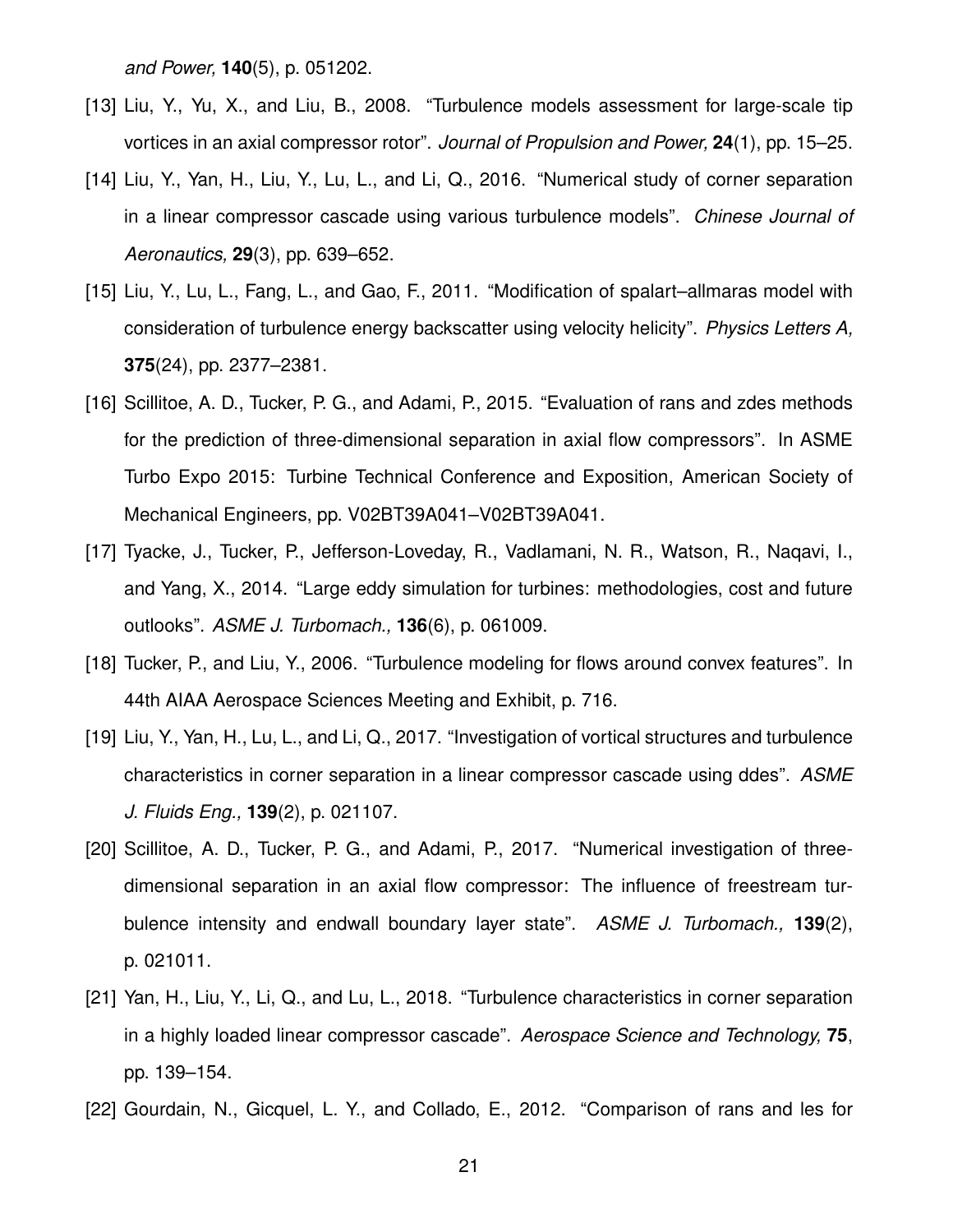prediction of wall heat transfer in a highly loaded turbine guide vane". *Journal of propulsion and power,* **28**(2), pp. 423–433.

- [23] Thollet, W., Dufour, G., Carbonneau, X., and Blanc, F., 2016. "Assessment of body force methodologies for the analysis of intake-fan aerodynamic interactions". In ASME Turbo Expo 2016: Turbomachinery Technical Conference and Exposition, American Society of Mechanical Engineers, pp. V02CT39A036–V02CT39A036.
- [24] Damle, S. V., Dang, T. Q., and Reddy, D. R., 1995. "Throughflow method for turbomachines applicable for all flow regimes". *ASME J. Turbomach.,* **119**(2), p. V001T01A098.
- [25] Sturmayr, A., and Hirsch, C., 1999. "Throughflow model for design and analysis integrated in a three-dimensional navier-stokes solver". *Proceedings of the Institution of Mechanical Engineers Part A Journal of Power & Energy,* **213**(4), pp. 263–273.
- [26] Simon, J. F., and Leonard, O., 2005. "A throughflow analysis tool based on the navierstokes equations". In 6th European Conference on Turbomachinery Fluid Dynamics and Thermodynamics.
- [27] Persico, G., and Rebay, S., 2012. "A penalty formulation for the throughflow modeling of turbomachinery". *Computers & Fluids,* **60**(10), pp. 86–98.
- [28] Ma, Y., Cui, J., Vadlamani, N. R., and Tucker, P. "Effect of fan on inlet distortion: A mixedfidelity approach". *AIAA J.*
- [29] Ma, Y., Cui, J., Vadlamani, N. R., and Tucker, P., 2018. "A mixed-fidelity numerical study for fan-distortion interaction". In ASME Turbo Expo 2018: Turbine Technical Conference and Exposition, American Society of Mechanical Engineers, pp. V003T06A022– V003T06A022.
- [30] Scillitoe, A. D., Tucker, P. G., and Adami, P., 2015. "Evaluation of rans and zdes methods for the prediction of three-dimensional separation in axial flow compressors". In ASME Turbo Expo 2015: Turbine Technical Conference and Exposition, American Society of Mechanical Engineers, pp. V02BT39A041–V02BT39A041.
- [31] Iaccarino, G., Mishra, A. A., and Ghili, S., 2017. "Eigenspace perturbations for uncertainty estimation of single-point turbulence closures". *Physical Review Fluids,* **2**(2), p. 024605.
- [32] Craft, T., Launder, B., and Suga, K., 1997. "Prediction of turbulent transitional phenomena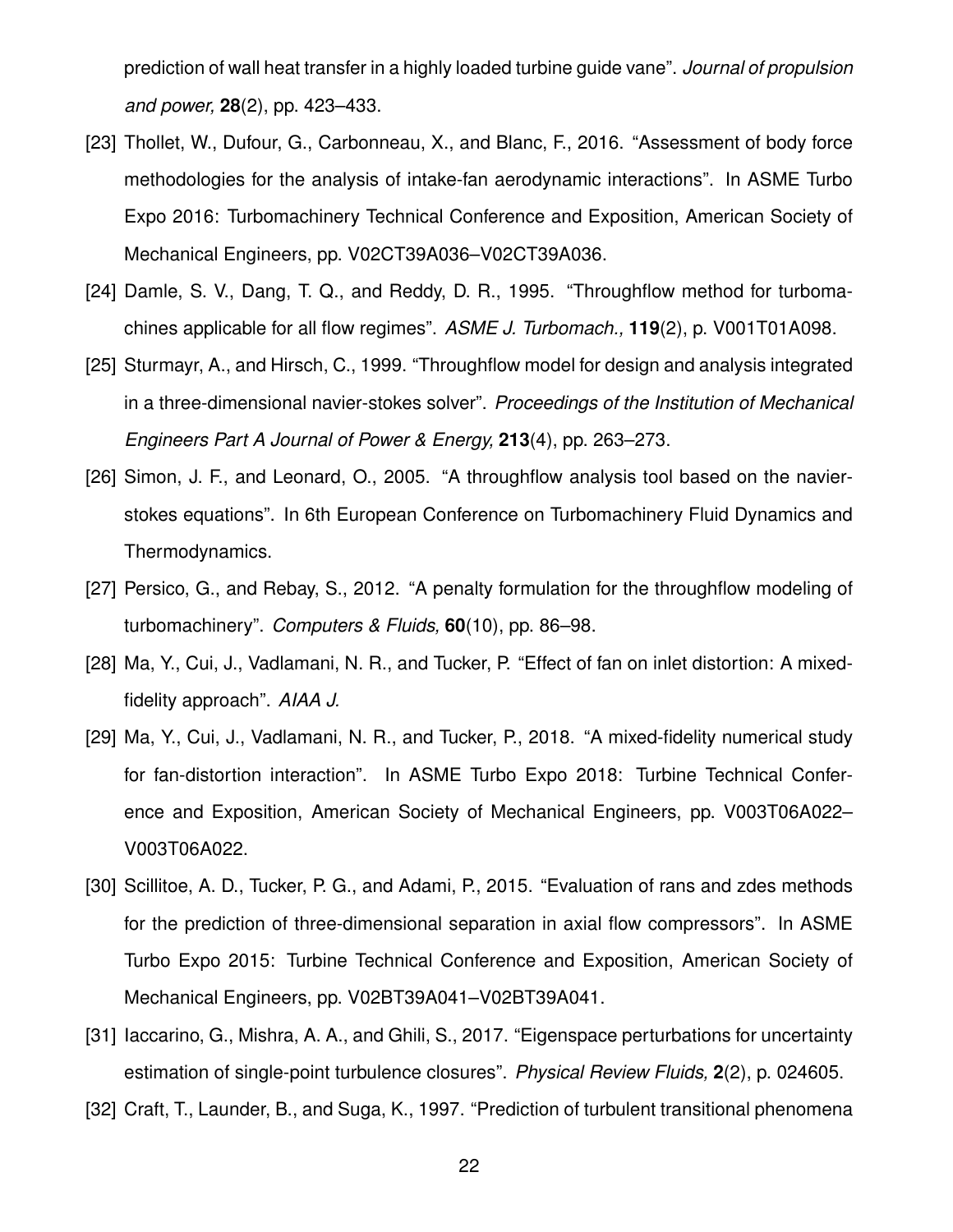with a nonlinear eddy-viscosity model". *International Journal of Heat and Fluid Flow,* **18**(1), pp. 15–28.

- [33] Tucker, P. G., 2016. *Advanced computational fluid and aerodynamics*, Vol. 54. Cambridge University Press.
- [34] Reid, C., 1969. "The response of axial flow compressors to intake flow distortion". In ASME 1969 Gas Turbine Conference and Products Show, American Society of Mechanical Engineers, pp. V001T01A029–V001T01A029.
- [35] Haug, J., Barthmes, S., and Niehuis, R., 2015. "Full annulus unsteady cfd simulations on effects of inflow distortions in a transonic axial compressor stage". In Proceedings of 11th International Gas Turbine Congress, no. IGTC-2015-090.
- [36] Sirovich, L., 1967. "Initial and boundary value problems in dissipative gas dynamics". *The Physics of Fluids,* **10**(1), pp. 24–34.
- [37] Peskin, C. S., 2002. "The immersed boundary method". *Acta numerica,* **11**, pp. 479–517.
- [38] Iaccarino, G., and Verzicco, R., 2003. "Immersed boundary technique for turbulent flow simulations". *Applied Mechanics Reviews,* **56**(3), pp. 331–347.
- [39] Fadlun, E., Verzicco, R., Orlandi, P., and Mohd-Yusof, J., 2000. "Combined immersedboundary finite-difference methods for three-dimensional complex flow simulations". *Journal of computational physics,* **161**(1), pp. 35–60.
- [40] Marble, F. E., 1964. "Three-dimensional flow in turbomachines". *High Speed Aerodynamics and Jet Propulsion,* **10**, pp. 83–166.
- [41] Xu, L., 2002. "Assessing viscous body forces for unsteady calculations". In ASME Turbo Expo 2002: Power for Land, Sea, and Air, American Society of Mechanical Engineers, pp. 323–331.
- [42] Watson, R., Cui, J., Ma, Y., and Hield, P., 2017. "Improved hierarchical modelling for aerodynamically coupled systems". In ASME Turbo Expo 2017: Turbine Technical Conference and Exposition, American Society of Mechanical Engineers.
- [43] Launder, B. E., and Jones, W. P., 1969. *On the prediction of laminarisation*. HM Stationery Office.
- [44] Gao, Y., Liu, Y., Zhong, L., Hou, J., and Lu, L., 2016. "Study of the standard k-ε model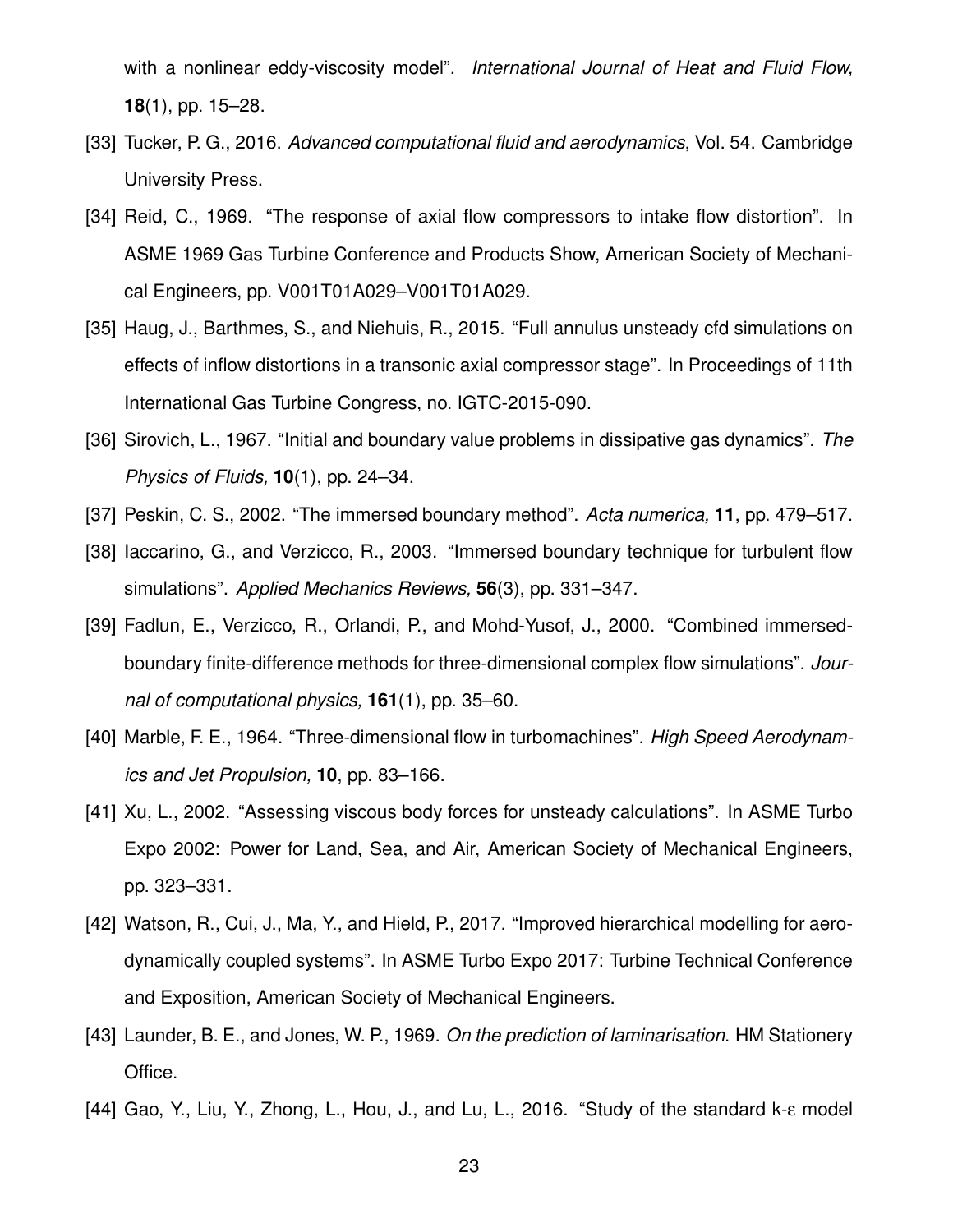for tip leakage flow in an axial compressor rotor". *International Journal of Turbo & Jet-Engines,* **33**(4), pp. 353–360.

- [45] Tang, Y., Liu, Y., and Lu, L., 2018. "Solidity effect on corner separation and its control in a high-speed low aspect ratio compressor cascade". *International Journal of Mechanical Sciences,* **142**, pp. 304–321.
- [46] Kim, S., Pullan, G., and Hall, C., 2018. "Stall inception in low pressure ratio fans". In ASME Turbo Expo 2018: Turbine Technical Conference and Exposition, No. GT2018- 75153, American Society of Mechanical Engineers.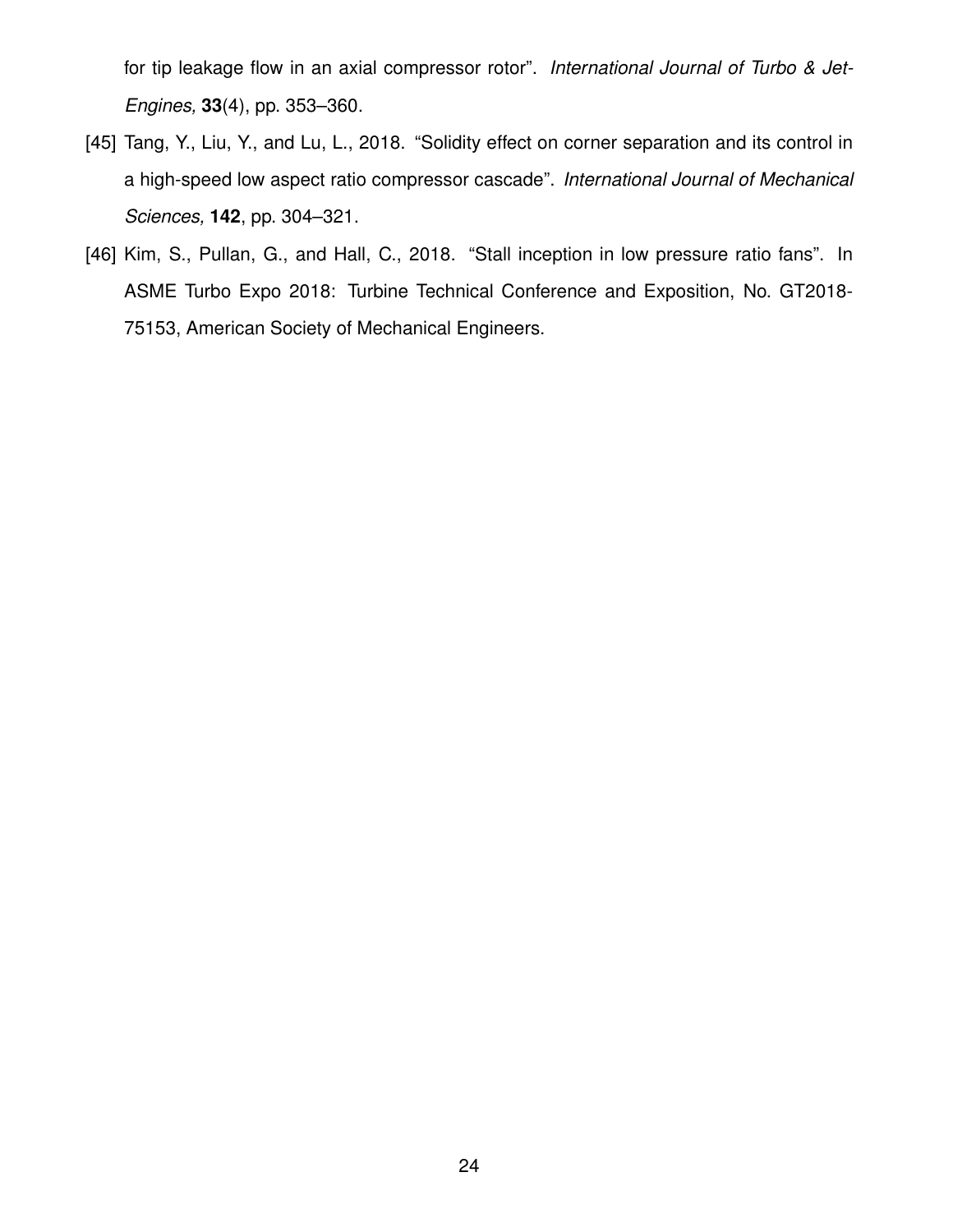

Fig. 1: Parametric studies with varying (b,c,e) heights of distortion generator (b,d,f) fanlocation. Nomenclature given here for each case will be followed throughout the manuscript.



Fig. 2: Computational setup and boundary conditions of the Darmstadt rotor

# **Figures**

# **Tables**

Table 1: Key parameters of the Darmstadt Transonic Compressor, from Wartzek [10]

| max. power       | 800 kW            |
|------------------|-------------------|
| max. torque      | 350 Nm            |
| outer diameter   | 0.38 <sub>m</sub> |
| hub-to-tip-ratio | 0.51              |
| rotor blades     | 16                |
| stator blades    | 29                |
| 65% speed        | 13,000 rpm        |
| design mass flow | 10.6 kg/s         |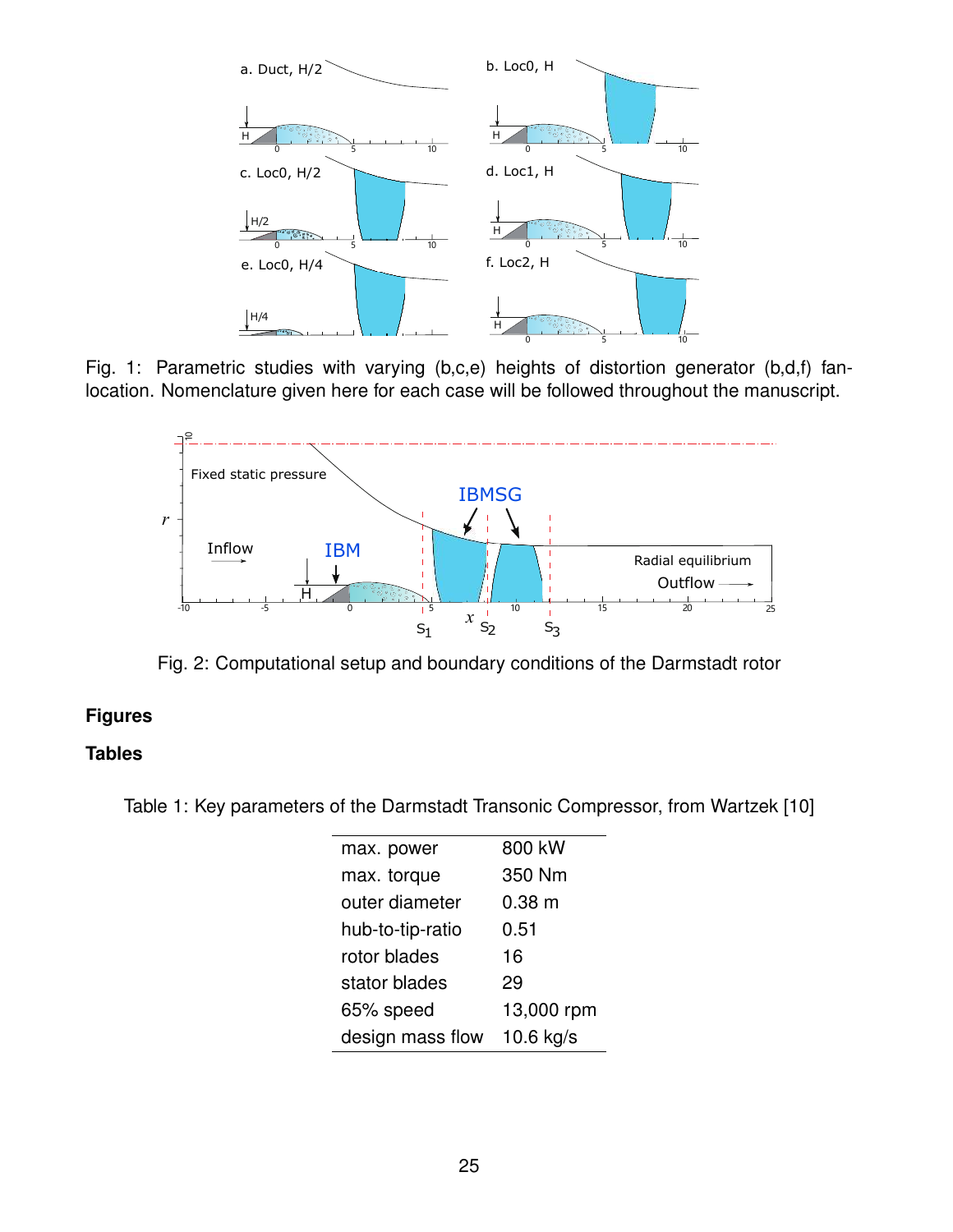

Fig. 3: Performance map of the Darmstadt Rotor at 65% Rotating Speed (SC: Smooth Casing, B120: 120◦ beam)

Table 2: Grid spacing in the region between the beam and fan

|                                 |  | Grid size $\Delta x^+$ $\Delta y^+$ $\Delta z^+$ Number of nodes |
|---------------------------------|--|------------------------------------------------------------------|
| Coarse grid 150 1 100 8,600,100 |  |                                                                  |
| Fine grid 75 1 30 59,371,200    |  |                                                                  |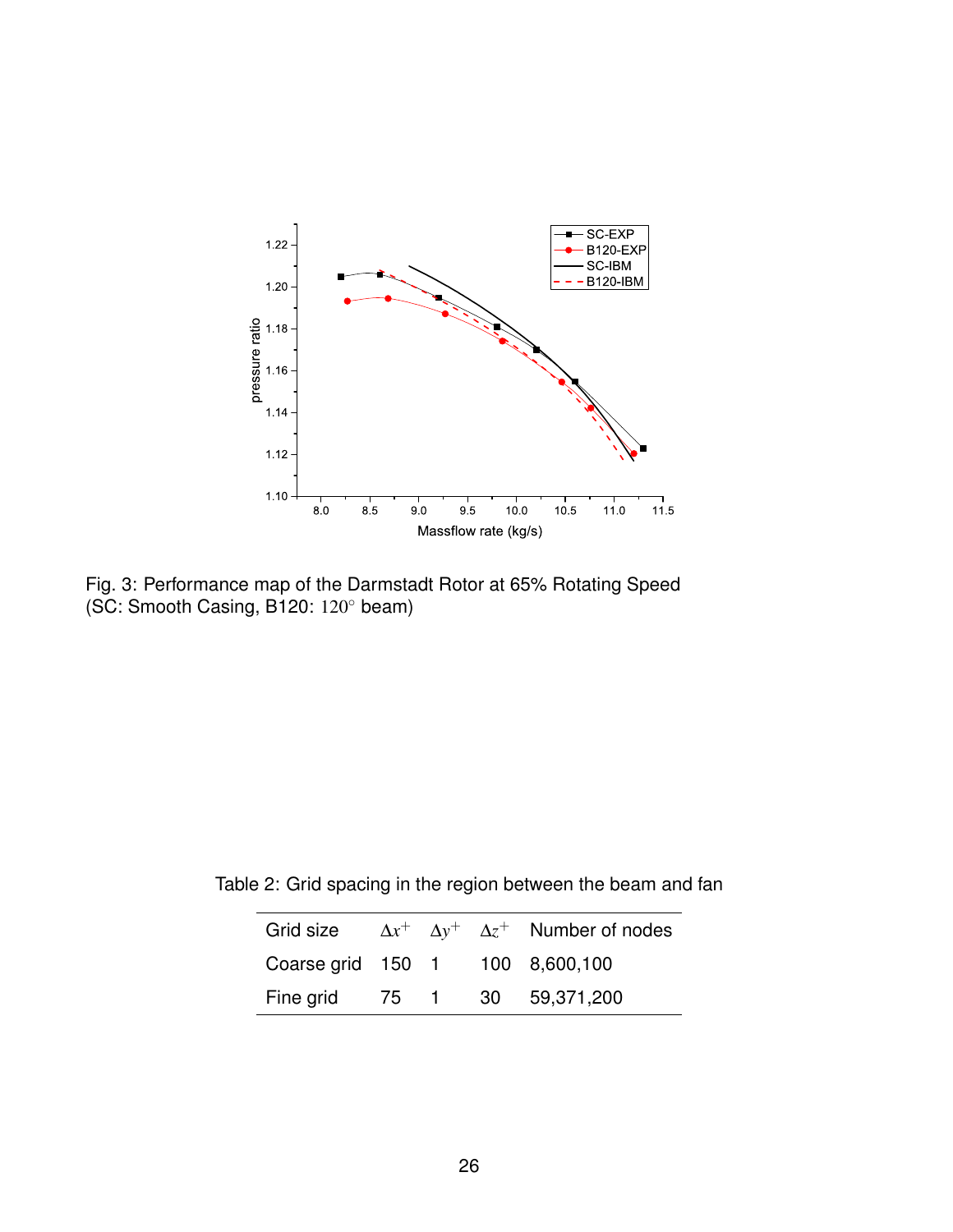

Fig. 4: Circumferential variation of total pressure distribution for 65% speed, monitored at (a) rotor inlet (b) rotor outlet (c) stator outlet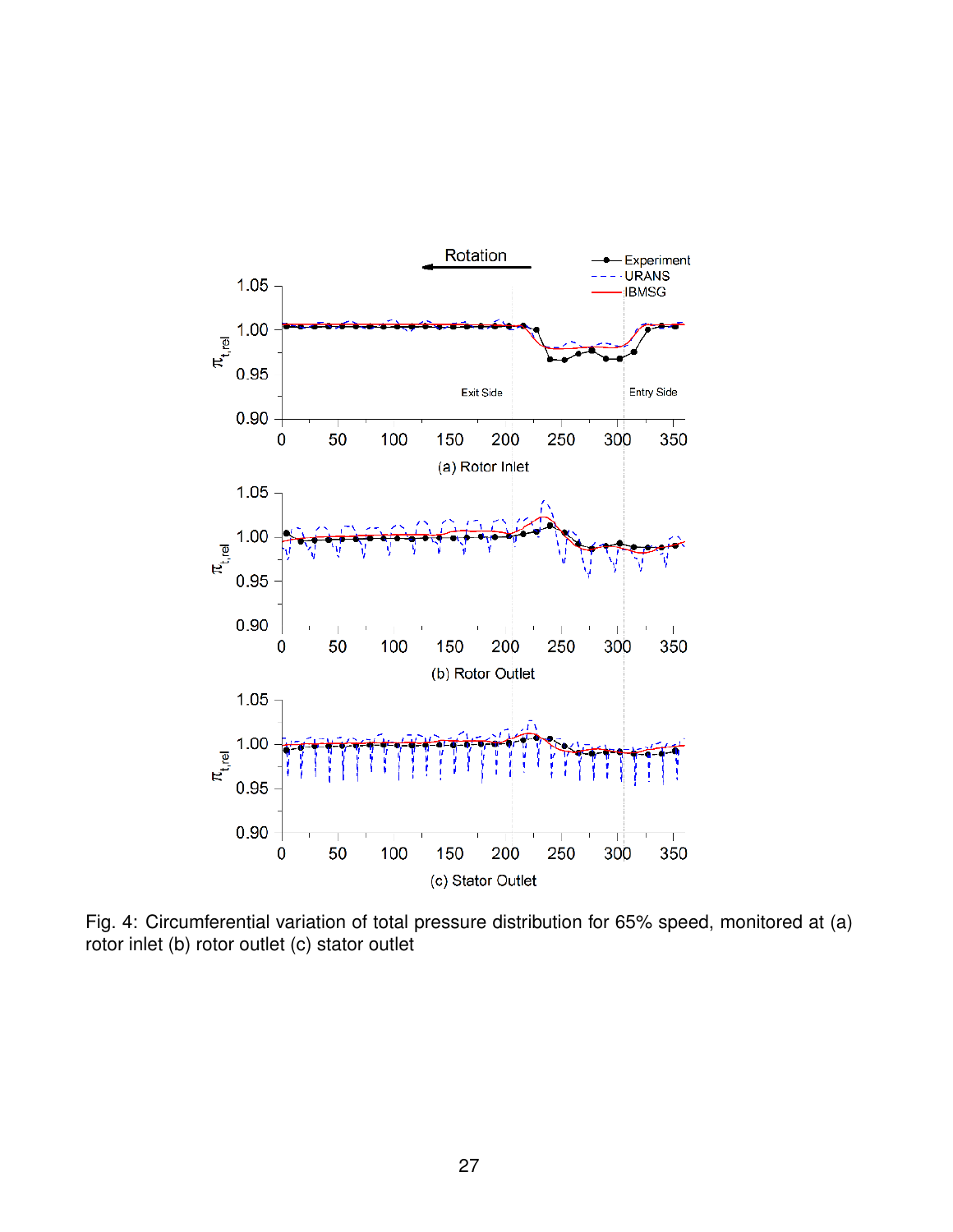

Fig. 5: Radial variation of mass flux at  $x = 4.5H$ , using IBMSG and geometry resolved approach. Fan placed at Location 0



Fig. 6: Carpet plots comparing the (a) Velocity profiles and (b) TKE profiles between RANS and LES for the case Duct, H (without fan)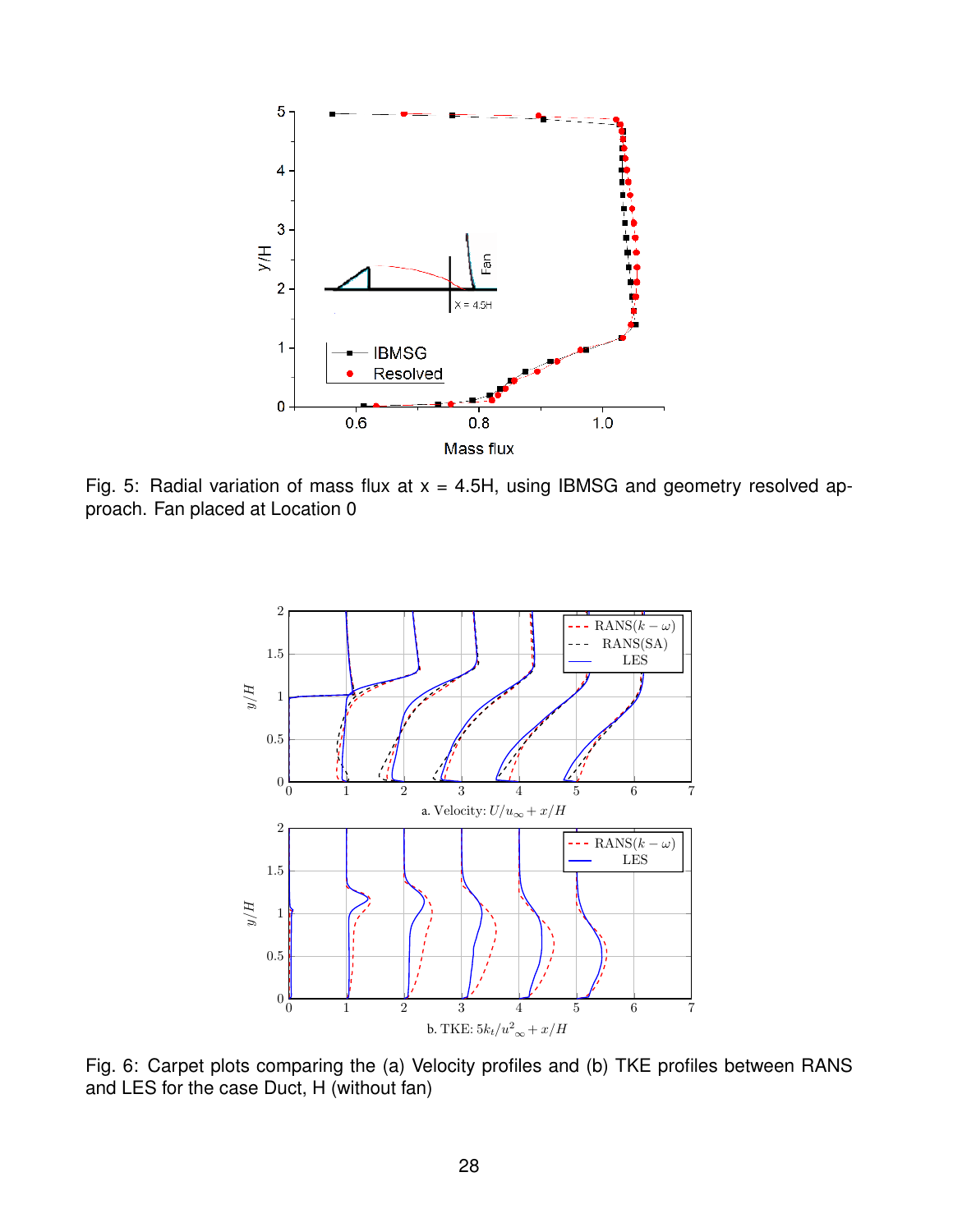

Fig. 7: Mesh sensitivity study from LES showing the radial variation of (a) velocity and (b) TKE at  $x = 4.5H$ , for the case Duct H without fan



Fig. 8: Comparison of TKE profiles obtained from LES against the RANS (with frozen velocity field from LES), for the case Duct H without fan



Fig. 9: Radial variation of mass flux with and without fan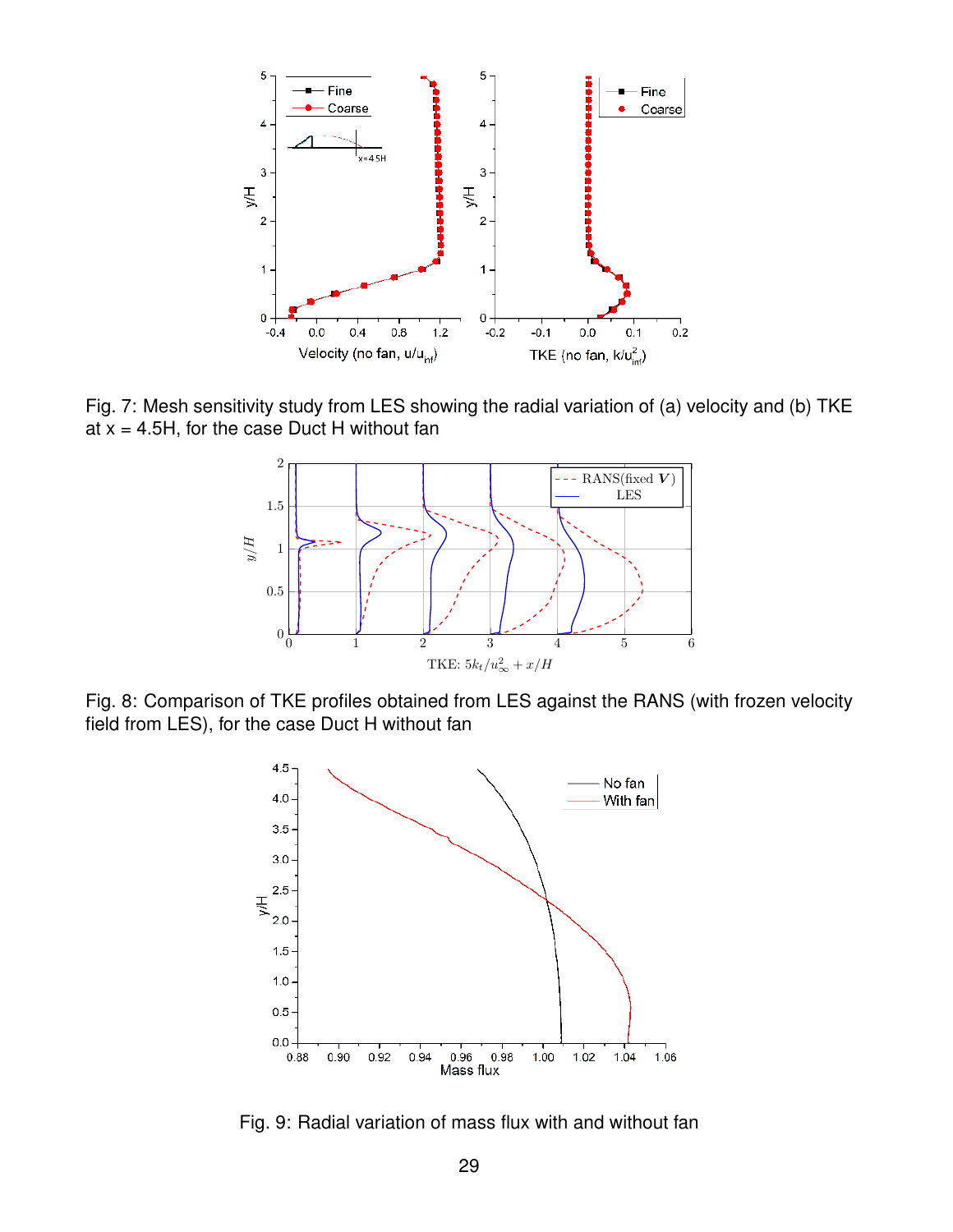

Fig. 10: Carpet plot showing the velocity profiles with and without fan. Locus of inflection points are also overlaid. Dash-dotted line(blue online) corresponds to fan leading edge location



Fig. 11: Carpet plots comparing velocity profiles predicted by RANS against LES for a given distortion generator of height, H and varying fan-locations: cases (a) Loc 0 (b) Loc 1 (c) Loc 2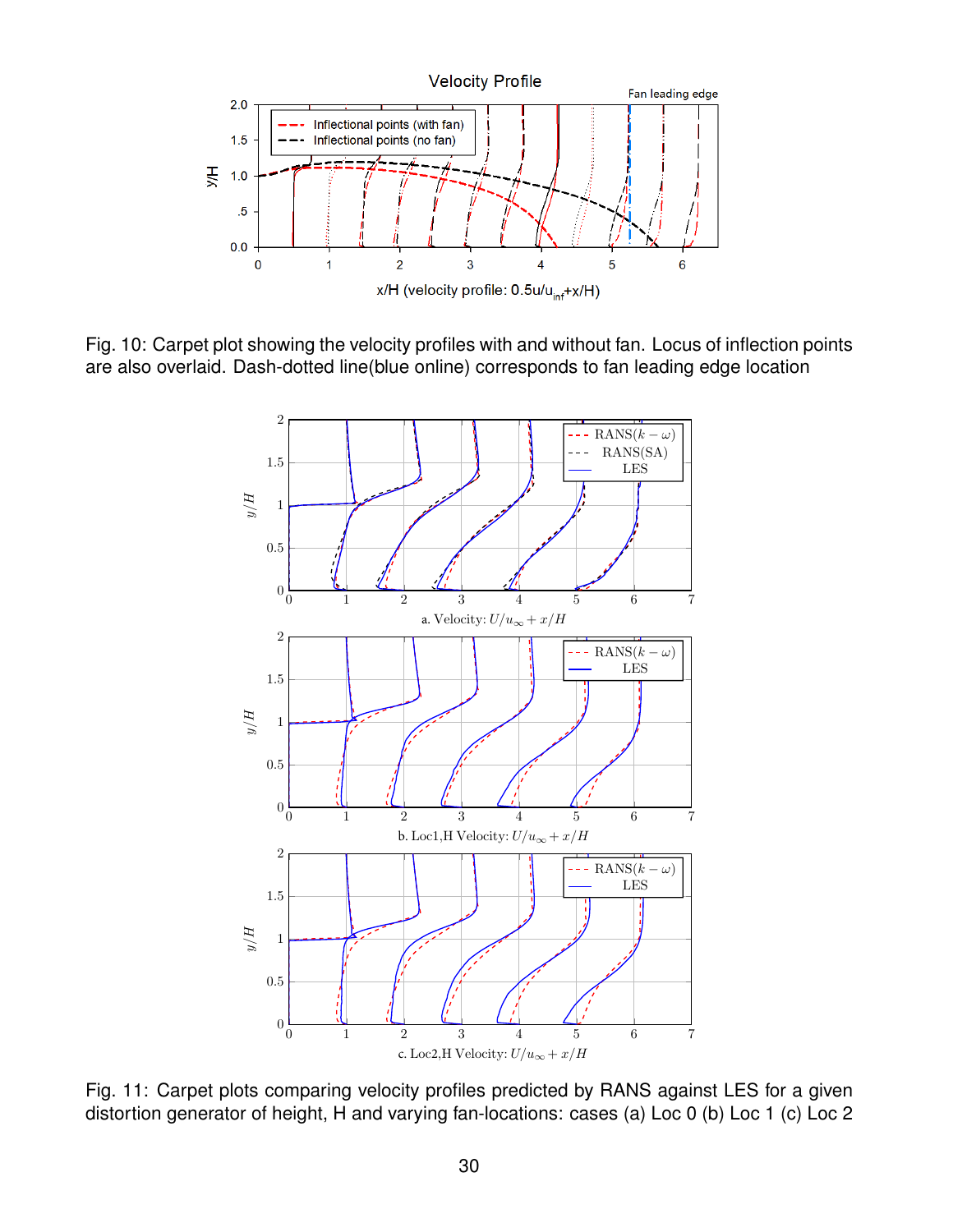

Fig. 12: Radial distributions of (a) total pressure ratio (b) acceleration parameter (c) angle of incidence predicted by RANS and LES at  $x = \frac{4}{3}$ , FH. Cases compared for same beam height, H and varying fan-location: Loc0, Loc1, Loc2. Test case without fan (Duct, H) is also shown.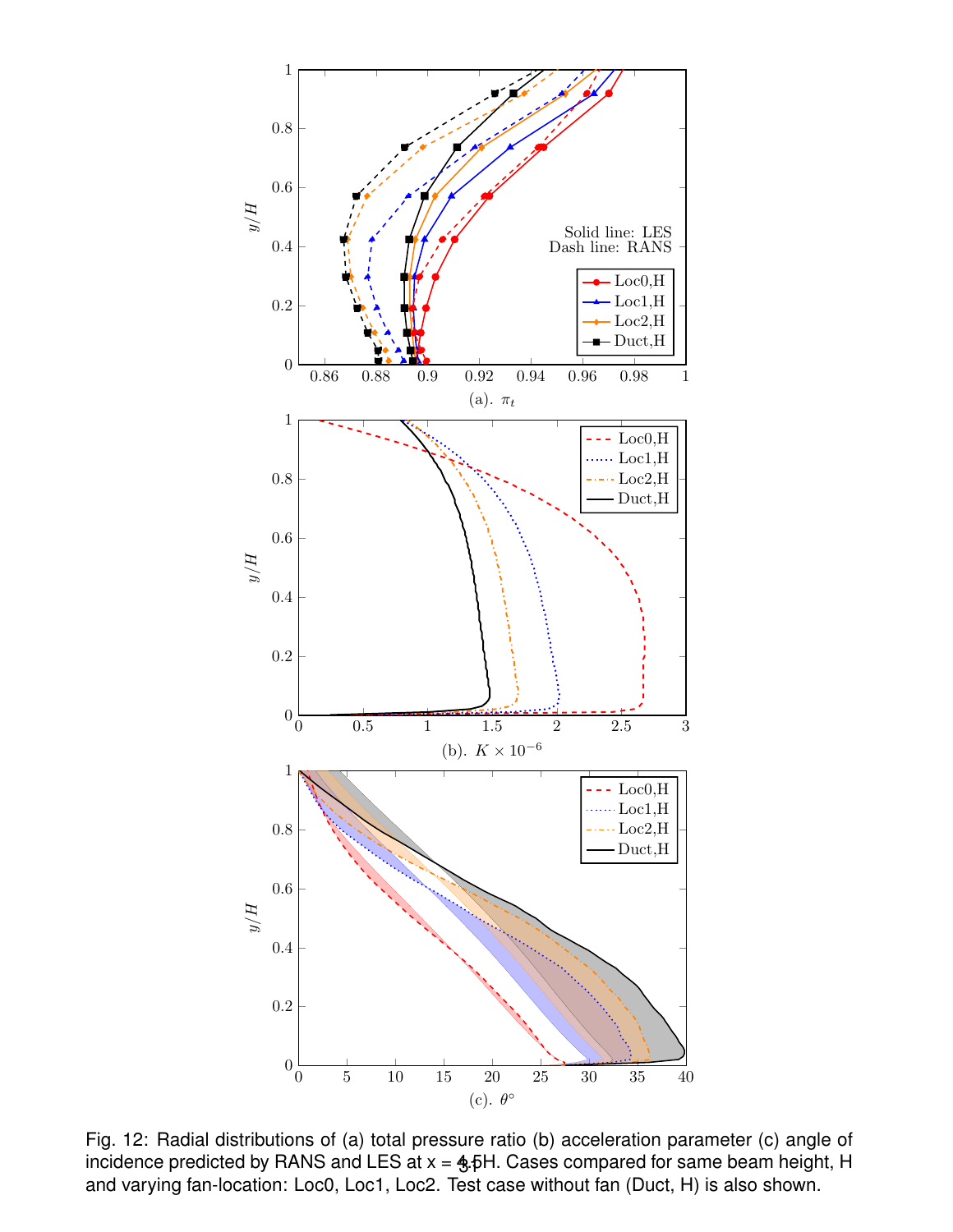

Fig. 13: Carpet plots comparing the velocity profiles predicted by RANS and LES for a given fan-location Loc0 and varying beam heights (a) H (b) H/2 (c) H/4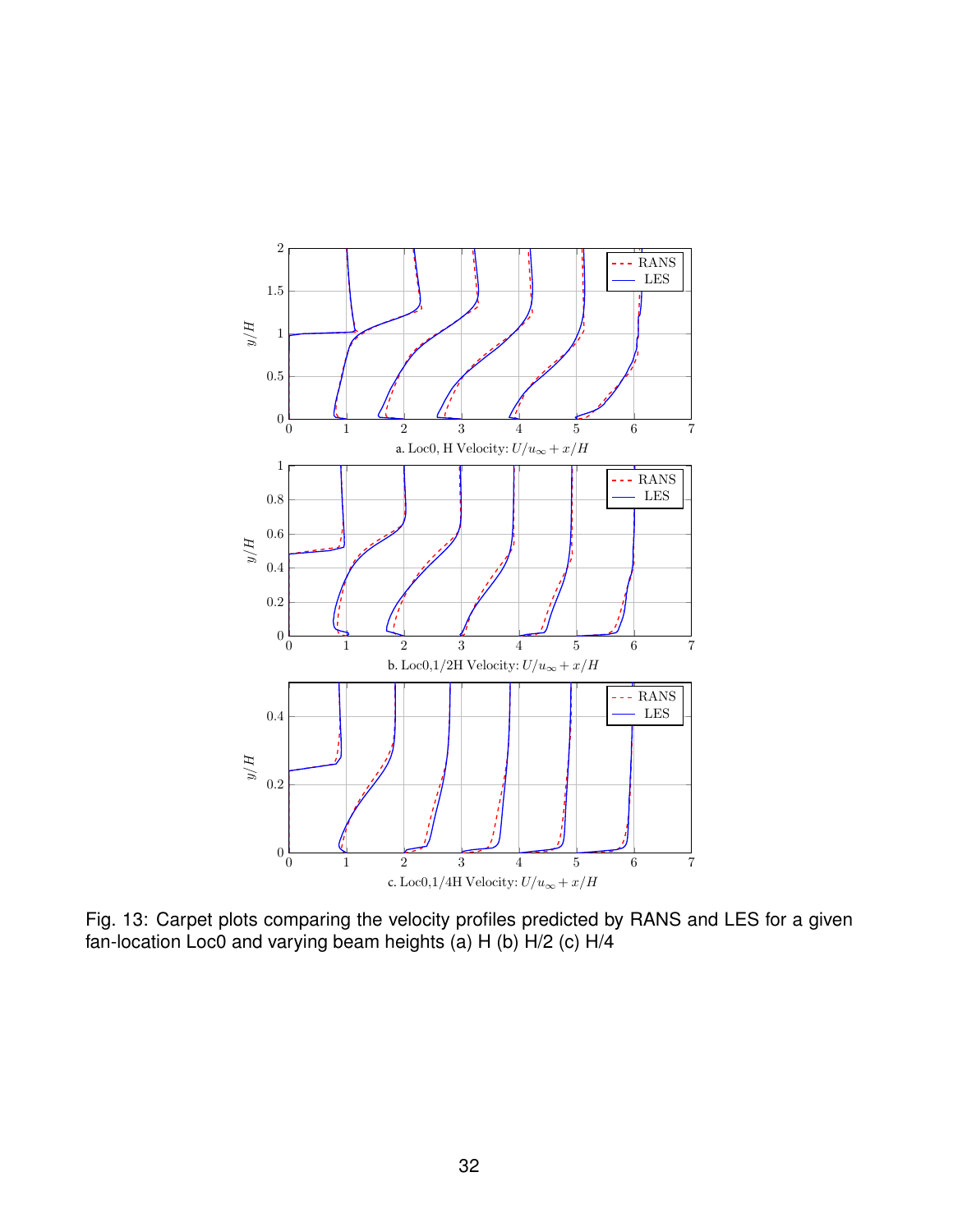

Fig. 14: Radial distributions of (a) total pressure ratio (b) acceleration parameter (c) angle of incidence predicted by RANS and LES at x -33.5H. Cases compared for same fan location, Loc0 and varying beam heights: H, H/2, H/4.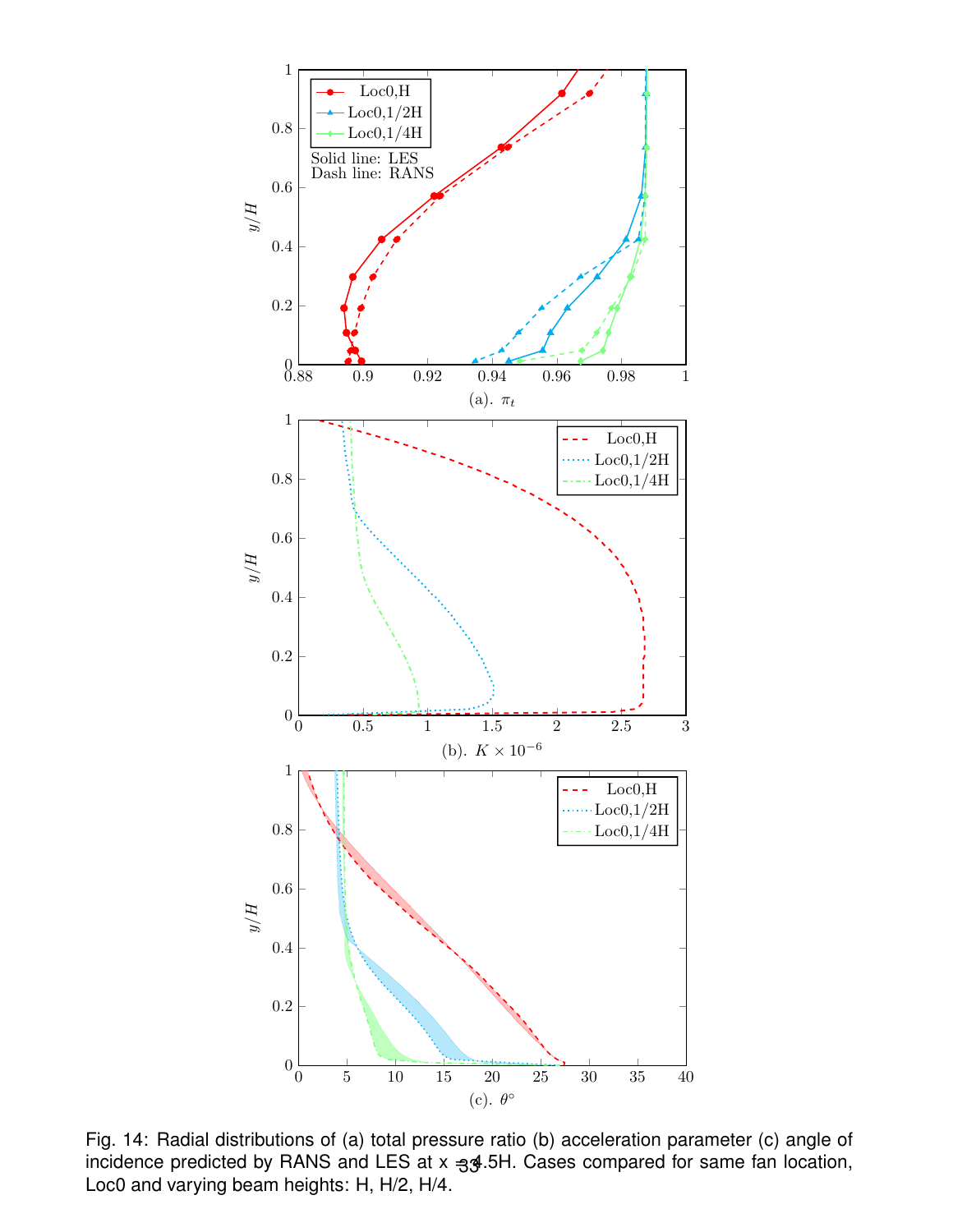

Fig. 15: Variation of maximum discrepancy in dtheta (typically observed at the casing) with acceleration parameter for all the test cases with varying fan-locations and beam heights



Fig. 16: Carpet plot comparing the prediction of TKE from LES against k-omega SST model for case Loc0, H